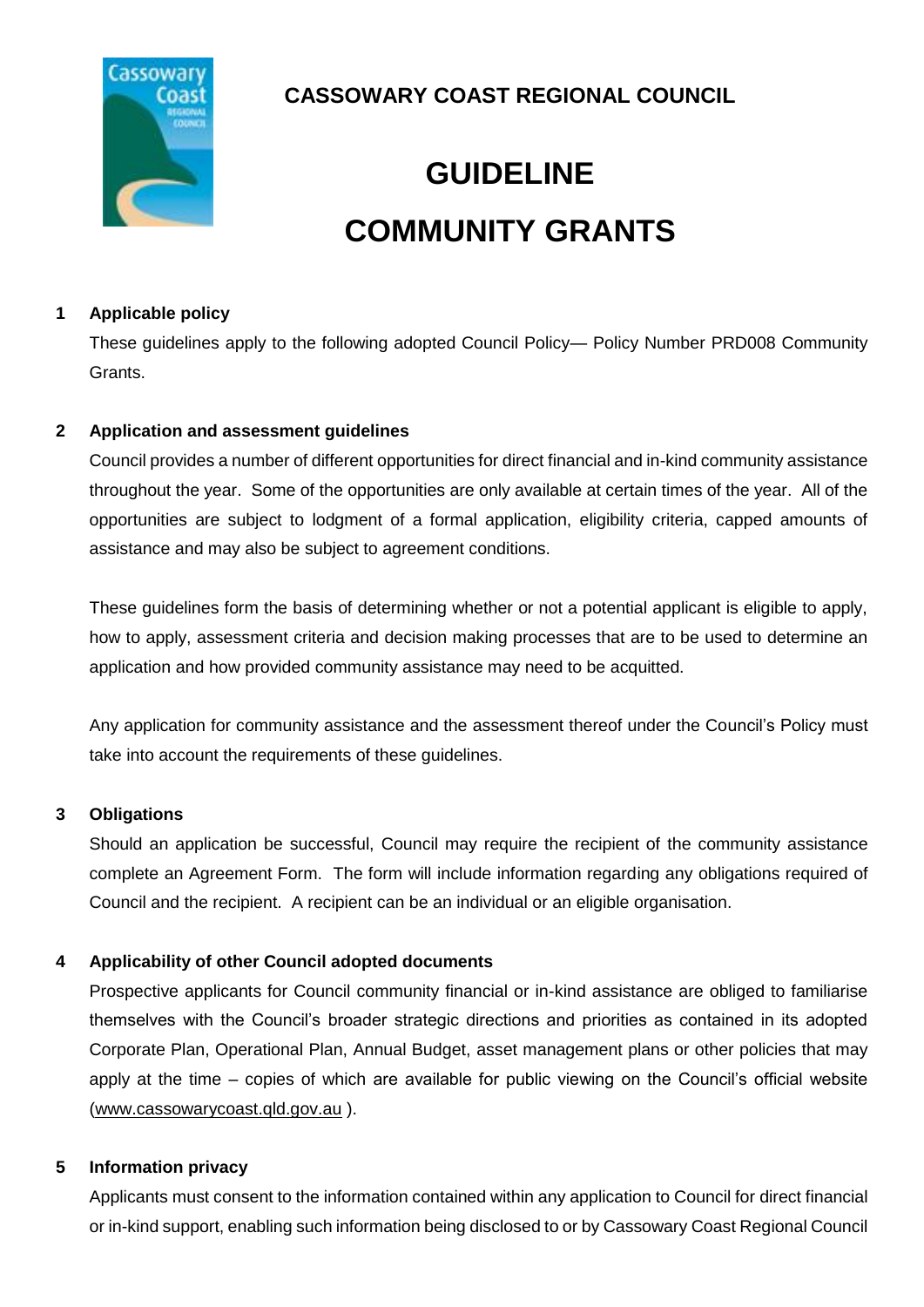for the purpose of assessing, administering, monitoring and evaluation of the request in accordance with the Queensland's Information Privacy laws that apply at the time of the application.

The Council may contact other funding agencies to verify grants requested from other funding agencies in support of projects.

To view approved grant recipients go to Cassowary Coast Regional Council Website.

### **6 Scope**

Cassowary Coast Regional Council will, provide financial assistance through sponsorship, grants, donations and in-kind support to individuals and not-for-profit community organisations. This intends to enhance livability through the breadth and quality of community events, services, programs and facilities in the Region consistent with the Council's adopted Annual Budget and strategic priorities that are identified in its Corporate Plan and Operational Plan for any given year.

The intent of the Guidelines is to:

- a) Direct Council's allocated support for direct financial and in-kind assistance for community-led projects and activities that benefit strategically identified community needs and priorities
- b) Increase local employment and economic activity
- c) Create identity, a sense of place and celebration
- d) Empower community organisations and build capacity
- e) Assist disadvantaged/vulnerable groups:
	- Older people (over 55 years old)
	- Aboriginal peoples and Torres Strait Islander peoples
	- Australian South Sea Islander peoples
	- People from culturally and linguistically diverse backgrounds
	- Young people
	- People with disability
- f) Contribute to a prosperous and sustainable community and environment
- g) Support a diverse, resilient and robust living culture in the Cassowary Coast Region
- h) Increase leverage to gain additional funds from state/federal agencies and other stakeholders for Council supported community-led projects and events
- i) Ensure that Council supported community-led initiatives are able to proceed in an orderly fashion that may complement each other in order to maximise the benefits to the Cassowary Coast Region community as a whole
- j) Ensure that supported projects and events are consistent with any other Council work priorities, programs or schedules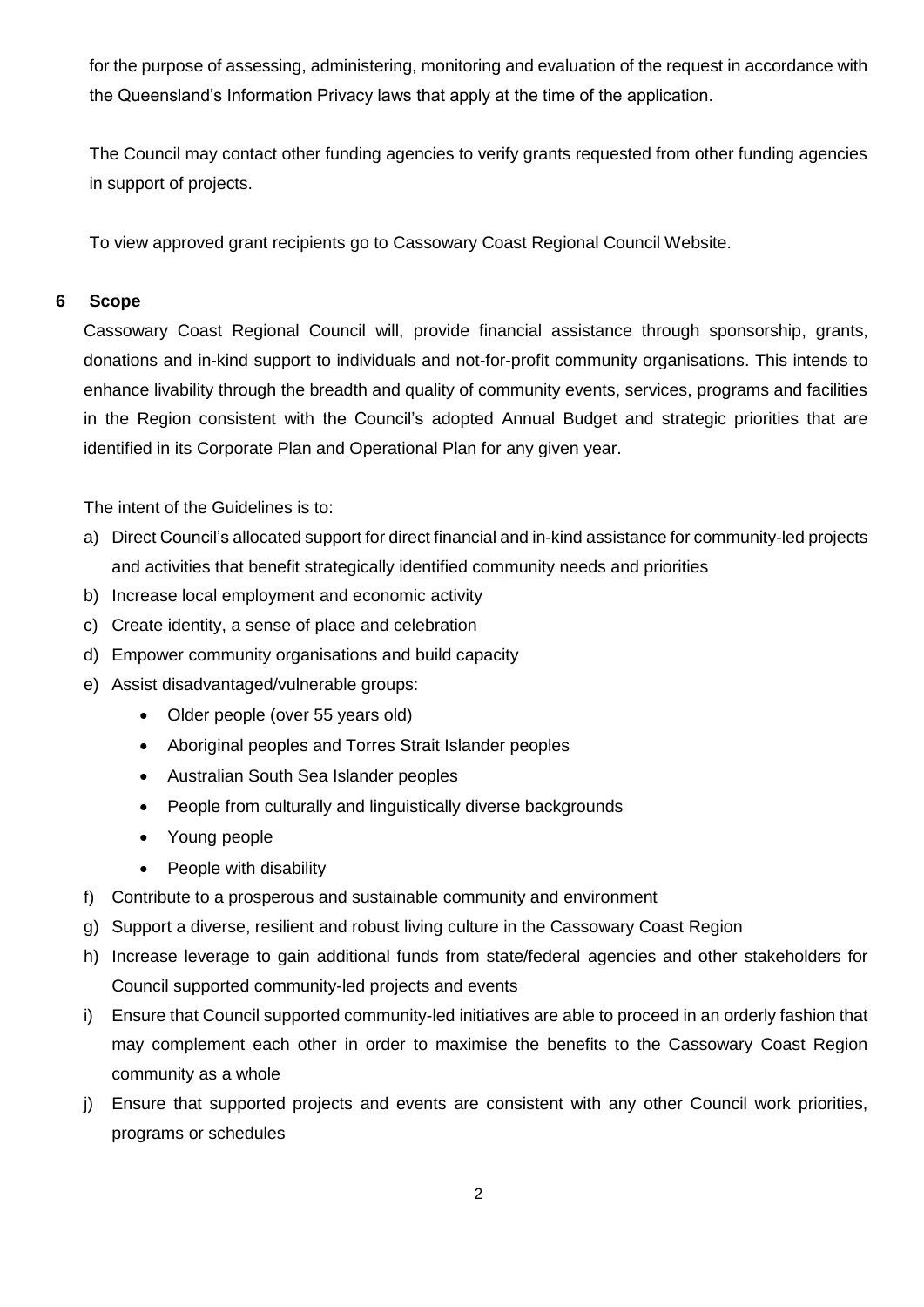k) The Council will allocate an agreed amount of support that is commensurate with its available resources as determined by its adopted organisational structure, workforce capacity and as reflected in its adopted Annual Budget.

# **7 Definitions**

The definitions in [Table 1](#page-2-0) apply to these guidelines and Council's Policy Number 5.3.

<span id="page-2-0"></span>*Table 1: Definitions for guideline and policy*

| <b>Word/term</b>                   | <b>Meaning</b>                                                                                                                                                                                                                                                                                                                           |
|------------------------------------|------------------------------------------------------------------------------------------------------------------------------------------------------------------------------------------------------------------------------------------------------------------------------------------------------------------------------------------|
| <b>ABN</b>                         | Australian Business Number - provided through the<br>Australian Government Australian Business Register<br>(Australian Tax Office)                                                                                                                                                                                                       |
| Acquittal                          | The final stage of an event sponsorship or grant process<br>which may require the preparation of an Outcomes Report<br>within a period as stated in an event sponsorship or grant<br>agreement which is intended to demonstrate proper and<br>effective use of direct financial assistance that may have<br>been provided by the Council |
| Agreement (Agreement form)         | A form of written contract which stipulates general and<br>specific requirements, including mandatory conditions, to<br>which the Council and the nominated other party (i.e. the<br>recipient of the proposed community support) agree to by<br>way of a signed letter or separate agreement document                                   |
| <b>Cassowary Coast Region</b>      | Land within the boundary of the Cassowary Coast<br>Regional Council local government area as defined under<br>the Local Government Act 2009                                                                                                                                                                                              |
| Community                          | All residents, business owners and operators and other<br>employees within the Cassowary Coast Region                                                                                                                                                                                                                                    |
| <b>Community Assistance Scheme</b> | A Council adopted grant fund for a variety of social,<br>cultural, educational and sporting events which may<br>positively contribute to the community's social and cultural<br>diversity and promote health (including mental health),                                                                                                  |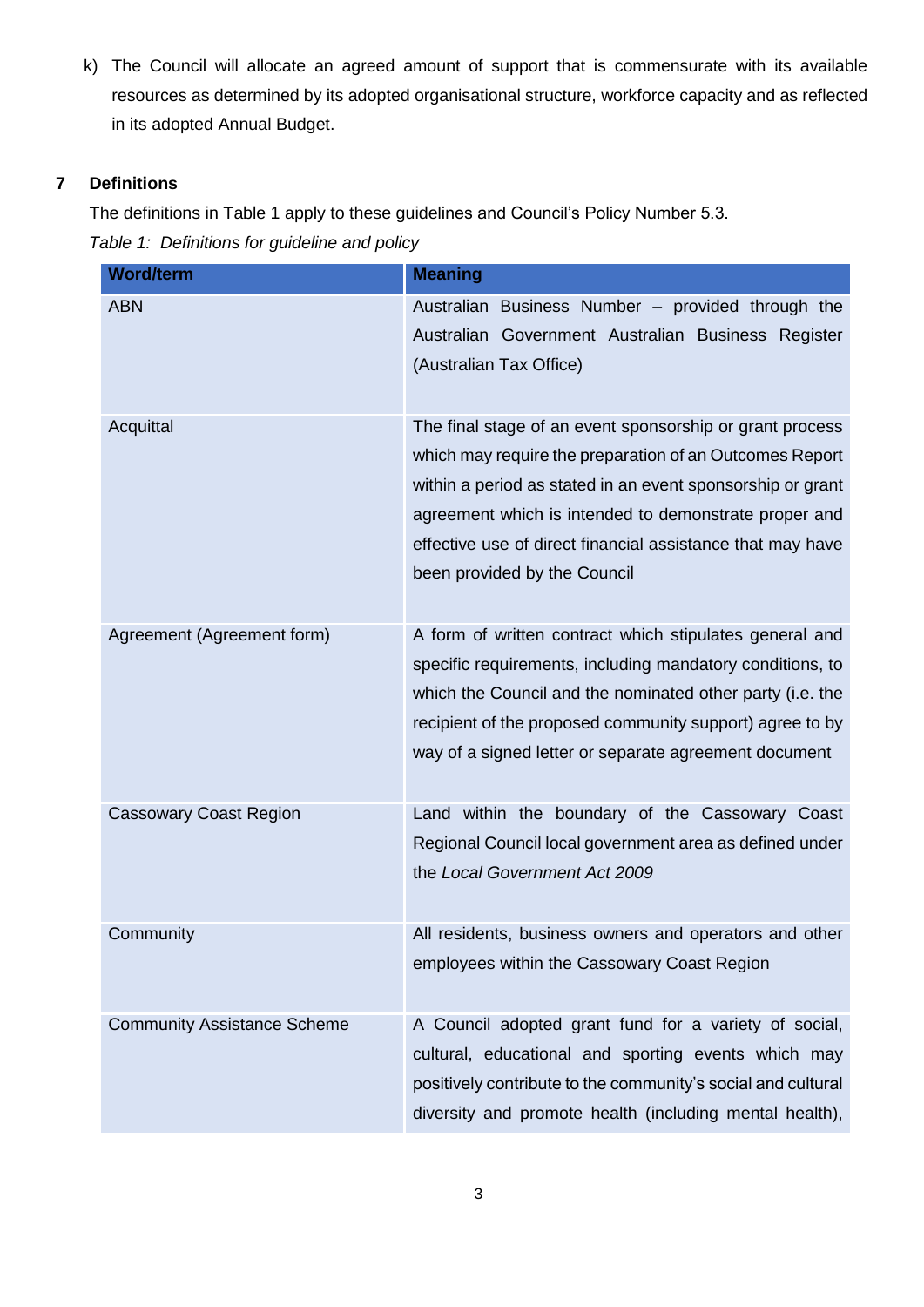| <b>Word/term</b>                  | <b>Meaning</b>                                                                                                                                                                                                                                                                                                                                                                                                         |
|-----------------------------------|------------------------------------------------------------------------------------------------------------------------------------------------------------------------------------------------------------------------------------------------------------------------------------------------------------------------------------------------------------------------------------------------------------------------|
|                                   | fitness and that promote social and environmental<br>awareness about the Cassowary Coast Region                                                                                                                                                                                                                                                                                                                        |
| <b>Community Christmas Appeal</b> | An appeal for community donations that is organised by<br>the Council directly or on behalf of a nominated<br>community not-for-profit organisation, for which the<br>collected funds are redistributed to identified needy<br>community members, agreed to by Council, in full by the<br>responsible organisation                                                                                                     |
| Concession                        | A form of financial assistance by way of a cost reduction<br>or waive of fees and charges. Conditions apply and must<br>be met prior to approval.                                                                                                                                                                                                                                                                      |
| Council                           | The Cassowary Coast Regional Council as defined under<br>the Local Government Act 2009                                                                                                                                                                                                                                                                                                                                 |
| <b>Council Grants Committee</b>   | A committee or advisory panel which the Council may<br>establish as a formal (i.e. by resolution of Council) or<br>informal (i.e. established as an operational advisory group<br>of nominated persons by the Chief Executive Officer or a<br>Director) to assess applications received by Council for<br>grant assistance and make recommendations<br>and<br>provide advice to the Council regarding the applications |
| Donation                          | An unconditional, voluntary gift of product, service or cash<br>provided by the Council without expectation of return                                                                                                                                                                                                                                                                                                  |
| <b>Emergent projects</b>          | A project which is largely in concept form and/or which is<br>yet to receive the necessary support from authority and<br>potential funding stakeholders other than the Council                                                                                                                                                                                                                                         |
| <b>Financial support</b>          | A direct payment of a stated monetary amount                                                                                                                                                                                                                                                                                                                                                                           |
| Grant                             | A payment provided to a recipient for a specific purpose<br>or project, generally as part of an approved Council<br>program, with the understanding that there will be a                                                                                                                                                                                                                                               |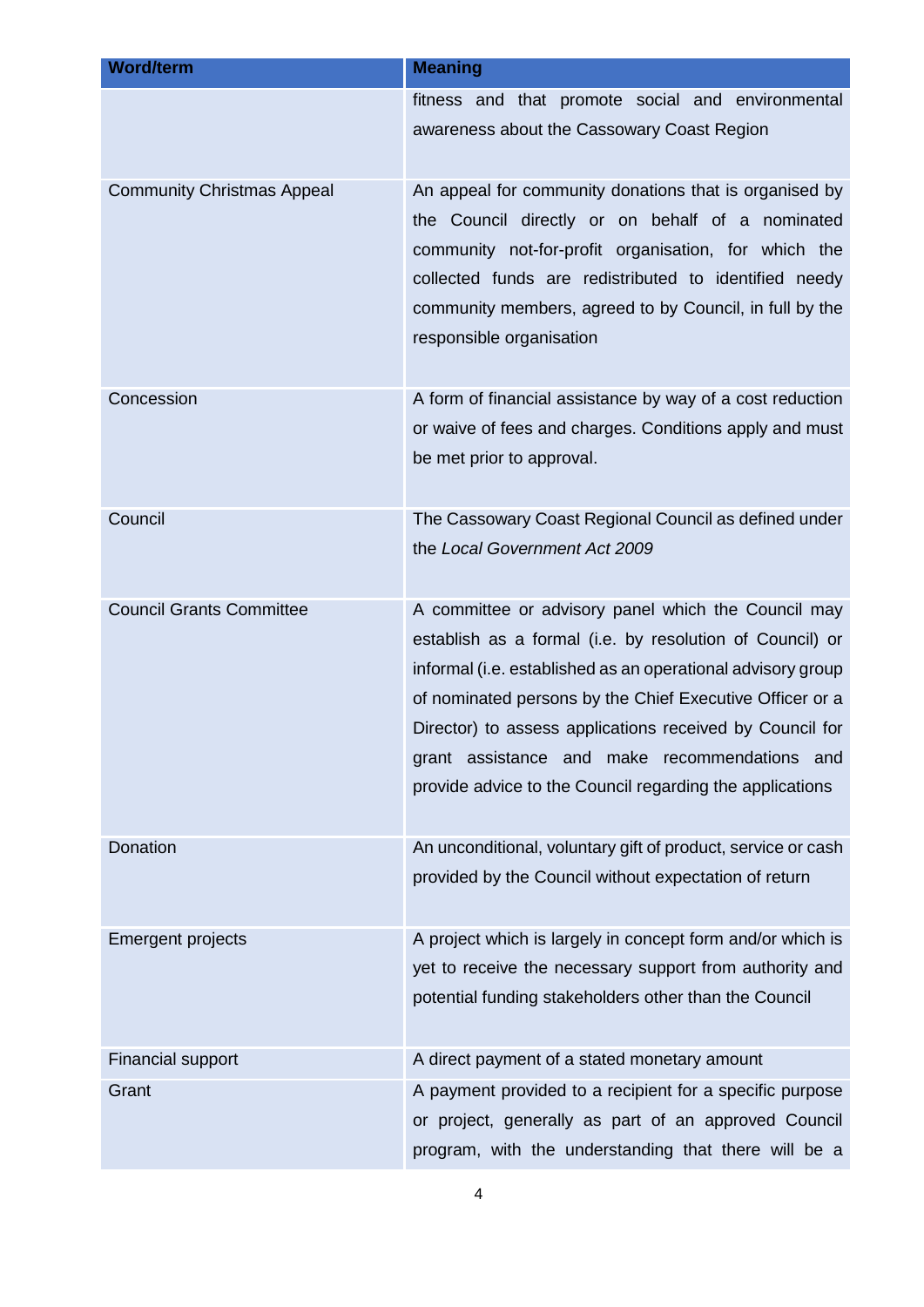| <b>Word/term</b>                     | <b>Meaning</b>                                                                                                                                                                                                                                                                                                                                                                                                                                     |
|--------------------------------------|----------------------------------------------------------------------------------------------------------------------------------------------------------------------------------------------------------------------------------------------------------------------------------------------------------------------------------------------------------------------------------------------------------------------------------------------------|
|                                      | defined outcome that directly or indirectly benefits the<br>public, but with no expectation of commercial return to<br>Council.                                                                                                                                                                                                                                                                                                                    |
| <b>GST</b>                           | <b>Goods and Services Tax</b>                                                                                                                                                                                                                                                                                                                                                                                                                      |
| In-kind support                      | A form of sponsorship where goods and/or services are<br>provided by Council instead of financial support; both<br>parties must agree a financial (cash) value for the items<br>or service to be provided by the Council; an in-kind<br>contribution by the Council does not preclude a separate<br>financial support also being sought or provided; both<br>sums are to be accounted separately                                                   |
| Insurance                            | General term used to describe a range of different forms<br>of insurance which may be required for public events and<br>activities, including but not limited to insurance for: public<br>liability, professional indemnity, contents, accident,<br>workplace health and safety, vehicle or equipment<br>insurance and may also include third party coverage<br>insurances as may be required by Queensland or<br><b>Australian Government law</b> |
| Letters of commitment                | A written demonstration, signed by an authorised Council<br>officer of the Council's in-principle involvement which<br>identifies the specific contributions Council will make to<br>ensure the project's success                                                                                                                                                                                                                                  |
| Letters of support                   | A written articulation of general support for the grant<br>request which<br>describes the Council's<br>proposed<br>committed involvement with the stated support recipient<br>and/or the community, as well as clearly articulating the<br>expected purpose of the funding and any conditional<br>requirements                                                                                                                                     |
| Letters of support or commitment for | A written letter of support or commitment from the Council                                                                                                                                                                                                                                                                                                                                                                                         |
| external funding                     | to the applicant or a nominated organisation or individual<br>for a stated purpose; the letter may be addressed to the                                                                                                                                                                                                                                                                                                                             |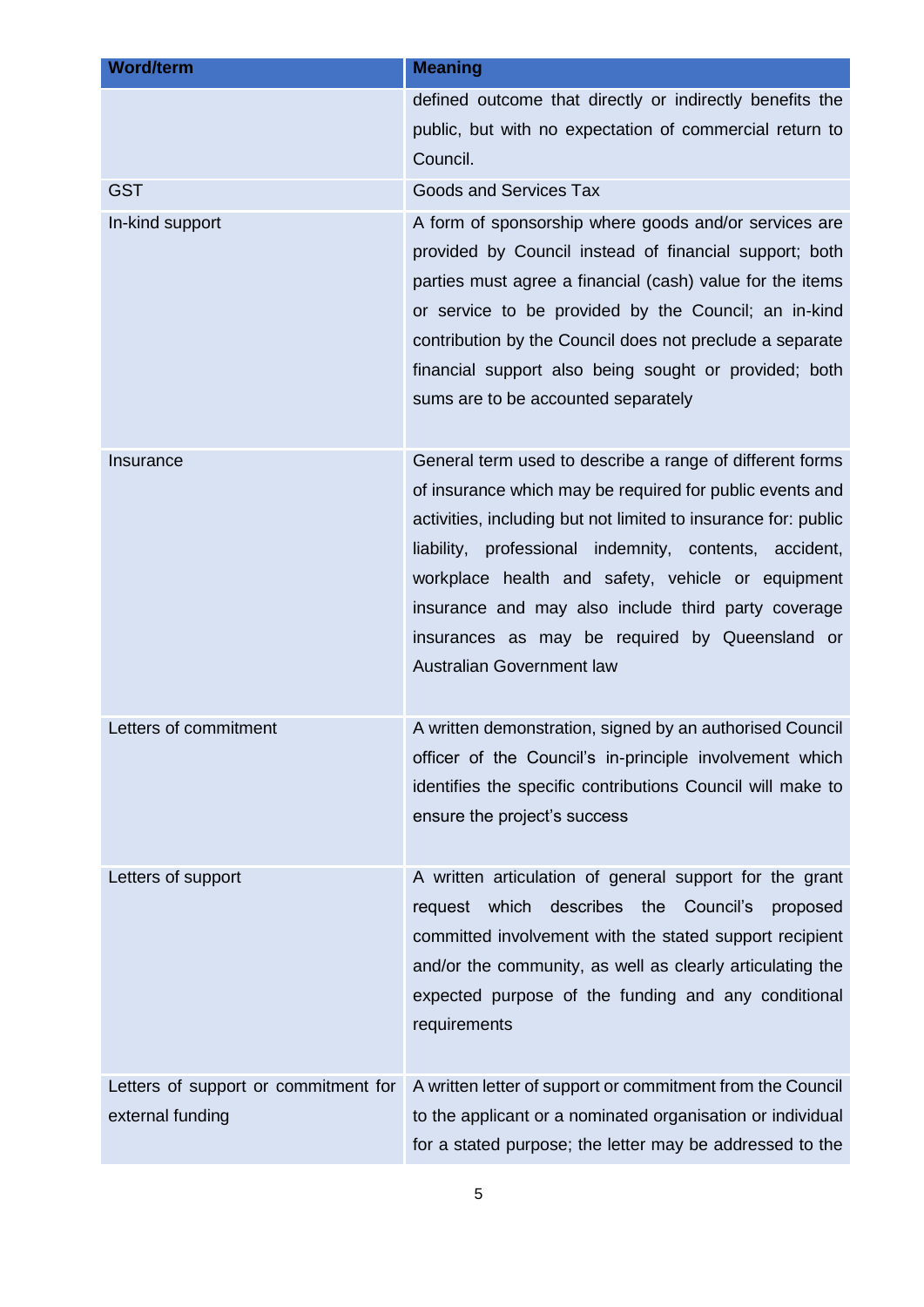| <b>Word/term</b>        | <b>Meaning</b>                                                                                                                                                                                                                                                                                                                                                                                                                                                              |
|-------------------------|-----------------------------------------------------------------------------------------------------------------------------------------------------------------------------------------------------------------------------------------------------------------------------------------------------------------------------------------------------------------------------------------------------------------------------------------------------------------------------|
|                         | applicant or another nominated party including<br>an<br>external funding agency                                                                                                                                                                                                                                                                                                                                                                                             |
| Major event             | performance,<br>market,<br>festival,<br>rally,<br>other<br>A<br><b>or</b><br>entertainment, educational or social occasion, including a<br>combination thereof which is not a minor event and which<br>seeks no more than the maximum direct financial or in-<br>kind support determined by the Council for a 'major event'                                                                                                                                                 |
| Minor event             | performance,<br>market,<br>festival,<br>rally,<br>other<br>A<br>or<br>entertainment, educational or social occasion, including a<br>combination thereof, that is managed by an event<br>organiser which requires few, if any, separate approvals<br>to be held over no more than 2 days of publicly available<br>activities and which requires no more financial support or<br>in-kind support than the stated maximum by the Council<br>as referred to in these guidelines |
| Non-recurrent           | A one off form of funding or in-kind support for the stated<br>financial year only                                                                                                                                                                                                                                                                                                                                                                                          |
| Organisation            | An incorporated not-for-profit entity under Queensland<br>Incorporation law                                                                                                                                                                                                                                                                                                                                                                                                 |
| <b>Outcome Report</b>   | A written report to be prepared by a recipient of Councils<br>direct financial assistance as stipulated in an agreement<br>for an event sponsorship or grant and which is to<br>demonstrate achievement of the objectives set out in the<br>agreement and general principles of these guidelines and<br>include any receipts for payments made from the direct<br>financial assistance                                                                                      |
| <b>Private function</b> | An event or occasion for exclusive use or attendance by<br>invitees only and not for the general public, but not<br>including where the general public have been provided an<br>opportunity to subscribe to or purchase a ticket to attend<br>an event or occasion                                                                                                                                                                                                          |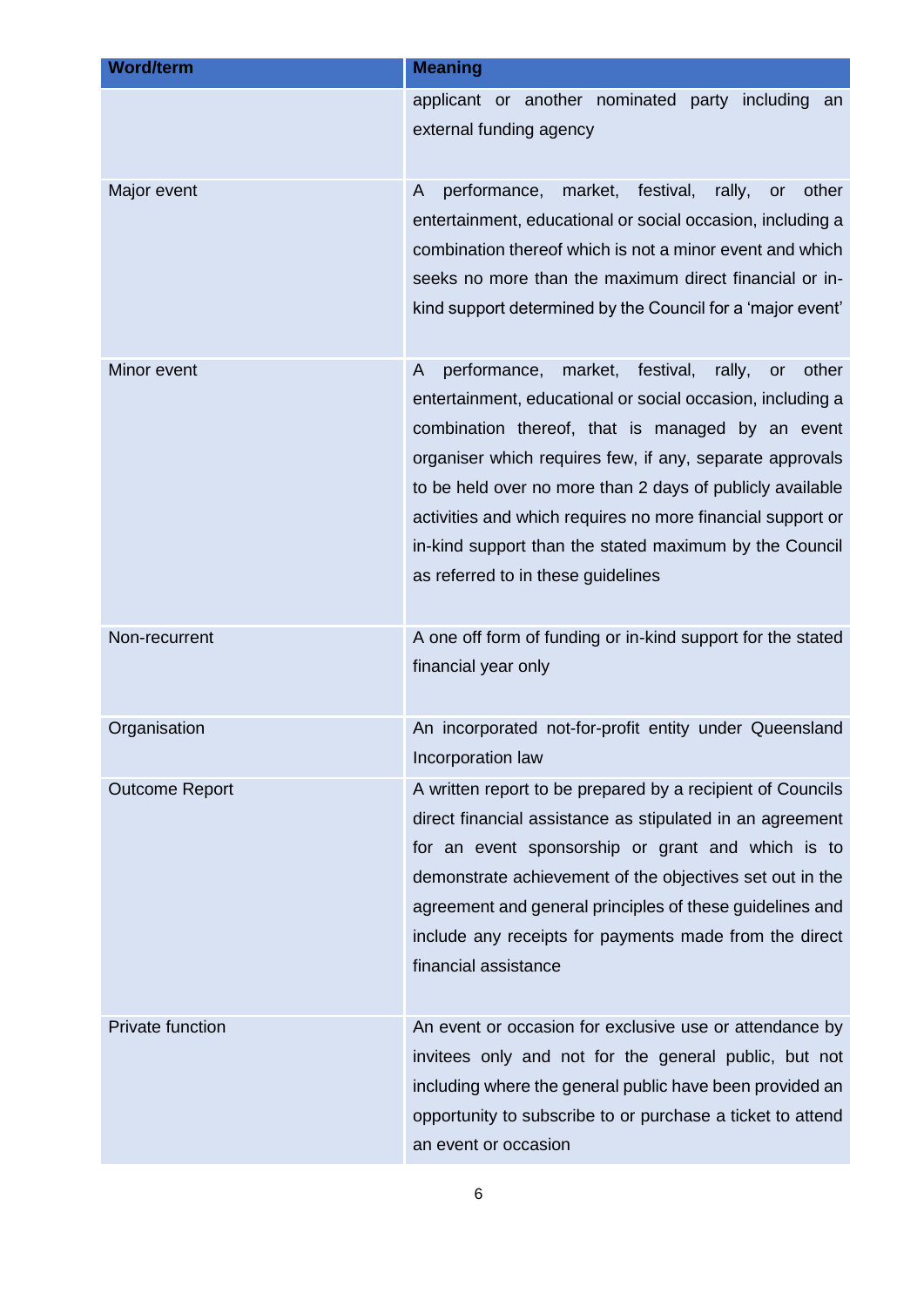| <b>Word/term</b>                                  | <b>Meaning</b>                                                                                                                                                                                                                                                                                                                                                                                                  |
|---------------------------------------------------|-----------------------------------------------------------------------------------------------------------------------------------------------------------------------------------------------------------------------------------------------------------------------------------------------------------------------------------------------------------------------------------------------------------------|
| Recipient                                         | The person or organisation which is referred to in an<br>agreement to provide and enable the use of a form of<br>community support referred to in these guidelines                                                                                                                                                                                                                                              |
| Recurrent                                         | Funding that is provided annually or over a set period of<br>time; Note: these guidelines do not make provision for<br>such funding; any such projects must be dealt with as<br>separate Budget matters by Council                                                                                                                                                                                              |
| Regional<br>Development<br>Fund<br>Arts<br>(RADF) | Fund administered by Arts Queensland in partnership<br>with the Cassowary Coast Regional Council to promote<br>the role and value of arts, culture and heritage as key<br>drivers of diverse and inclusive communities and strong<br>regions                                                                                                                                                                    |
| Special event                                     | festival,<br>A<br>performance,<br>market,<br>rally,<br>other<br>or<br>entertainment, educational or social occasion, including a<br>combination thereof, which is not a major event or minor<br>event as considered by these guidelines and which is<br>likely to require a significant direct financial or in-kind<br>expenditure by the Council including and which may be<br>proposed over a number of years |
| Sponsorship                                       | Direct financial or in-kind support, or a combination<br>thereof for an organisation, program or event with a<br>defined outcome that directly or indirectly benefits the<br><b>Cassowary Coast Region</b>                                                                                                                                                                                                      |
| <b>Youth Assistance Scheme</b>                    | A Council adopted grant fund to assist the Region's youth<br>to represent the Region and participate in sporting,<br>academic or cultural events at an inter-regional, state,<br>national or international level; can be for an individual or<br>a team of persons                                                                                                                                              |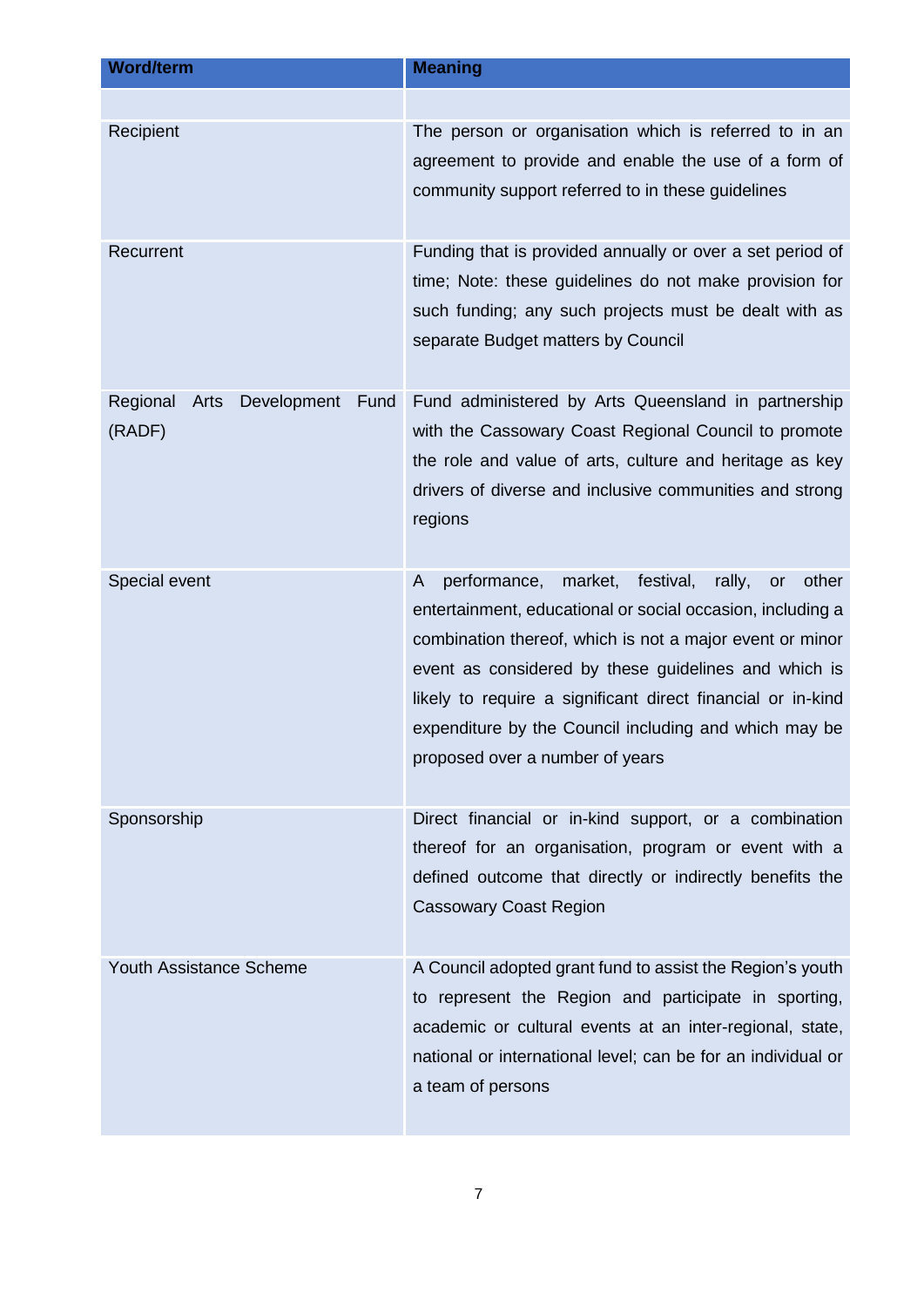# **8 Community support categories**

Council has a number of different community support categories that are affected by these guidelines, being:

- a) Event Sponsorship
- b) Community Services Sponsorship
- c) Organisation Sponsorship
- d) Grants
- e) Donations
- f) Letters of support

Specific characteristics of these different community support categories are described in the following sections.

### **8.1 Event Sponsorship**

Event sponsorship is intended for multi-faceted festivals, markets, sporting occasions and other organised community gatherings. Such activities are to be located on public, private/commercial land or facilities for cultural, educational, sporting or entertainment purposes. Events can be of three different types being:

- a) **Special event** this type of event is characteristically complex, requires a significant potential contribution from Council, may be recurrent (i.e. the event is expected to be held a number of times in any one year or over a number of years) and/or has significant potential community benefits as generally outlined in the definitions section of these guidelines or as may be determined by the Council. Support outcomes for this type of event are determined through separate Council resolution and are not affected by these guidelines. Refer to Section [8.5](#page-11-0) Community Support Eligibility Criteria.
- b) **Major event** This type of event can have significant benefit to the community and may be recurrent in nature as well as requiring a more substantial net contribution (combined value of direct monetary and in-kind support) from the Council as identified in the adopted levels of support in Section [8.10](#page-24-0) of these guidelines.

Applicants for major event funding are not eligible for Community Assistance Scheme annual grant funding but may be able to discuss such proposals separately with Council.

c) **Minor event** – This type of event is likely to require limited Council financial or in-kind resources. Such events are generally small in nature or only constitute a component of a larger event and do not require a contribution which exceeds the maximum level of assistance set under Section [8.10](#page-24-0) of these guidelines.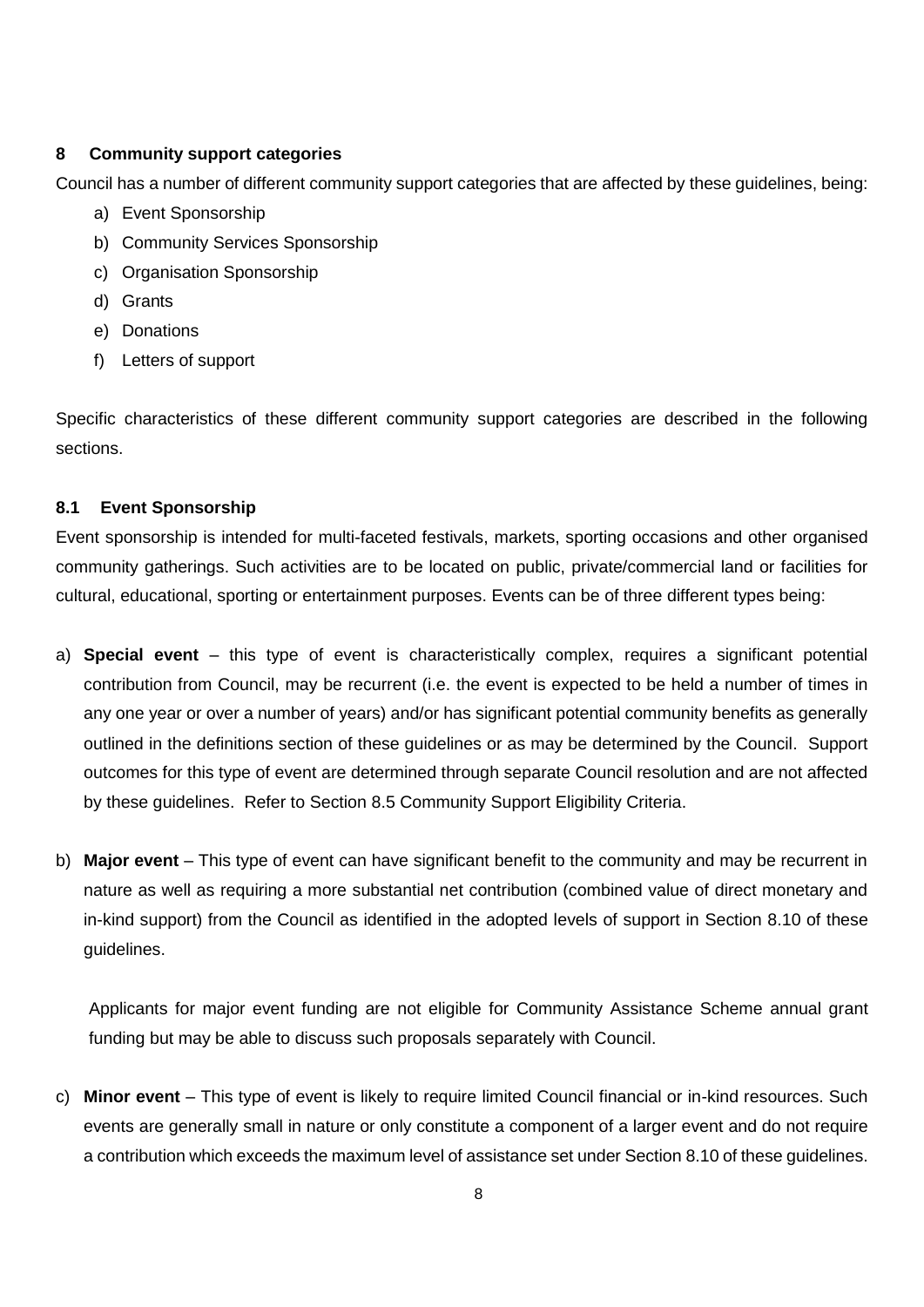As part of any sponsorship agreement, Council will be publicly acknowledged as a contributor with recognition which may include, but is not limited to:

- a) Acknowledgement in media releases and promotional activities;
- b) Brand exposure at events or associated functions;
- c) Opportunities for Council to do onsite promotion during events; and
- d) Opportunities for Council participation in formal ceremonies

Events that are for exclusive patronage for invitees only and not for the general public's attendance, and which may still propose to use public facilities are regarded as 'private functions' which are not covered by these guidelines and therefore are not eligible for any of the types of assistance referred to in the Policy.

### **8.1a Community Services Sponsorship**

Council makes available financial assistance to incorporated community not for profit organisations which facilitate the delivery of important activities and services within the Cassowary Coast region each financial year.

Community Services Sponsorships are intended for activities which deliver regional benefits to the community.

Community Services are not to be regarded as a recurrent funding source for organisations or individuals. All Community Services Sponsorships will be considered by Council on an annual basis and the Council reserves the right to stop or withhold Community Services Sponsorships at any time.

Organisations and individuals must:

- Operate within the boundaries of the Cassowary Coast Regional Council
- Be a not for profit organisation and are properly constituted, incorporated or sponsored by an incorporated body
- Be free of debt with Council or are currently meeting repayments, or not in arrears with an agreed repayment schedule
- Provide services to community groups that create and enhance social, personal and educational development, and reduce social isolation
- Be able to demonstrate where appropriate that their project, event or activity delivers community benefit stating clear aims and objectives of the project

### **8.2 Grants**

The Council supports a number of different grants, subject to the availability of sufficient received and allocated funds during any given financial year as determined in the Council's adopted Annual Budget.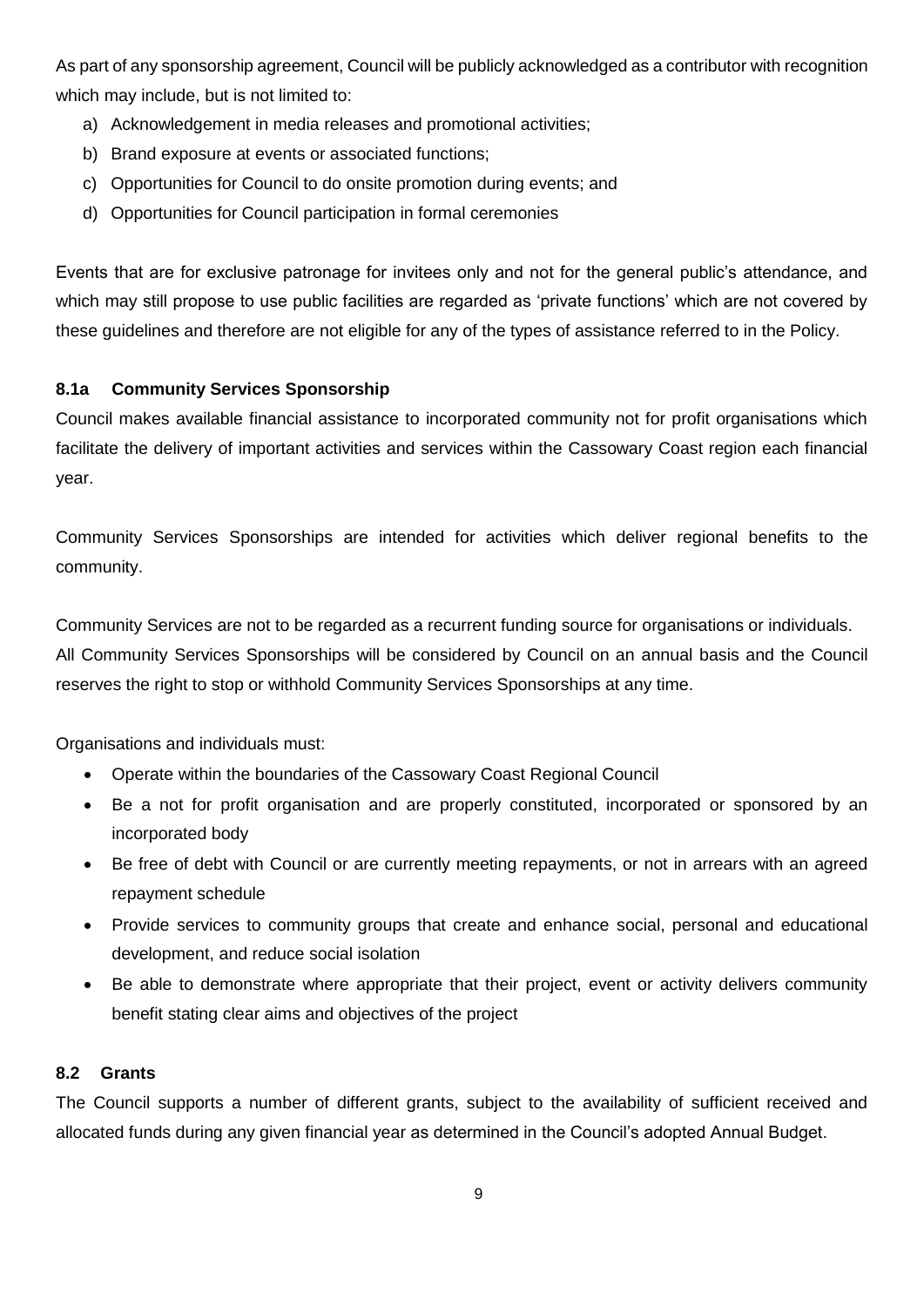Grant assistance is generally for a monetary contribution only – i.e. no or negligible in-kind support is expected from the Council.

Applications for grants will generally be assessed through an internal Council Grants Committee or advisory panel.

# **8.2.1 Regional Arts Development Fund (RADF)**

This fund is delivered in partnership between the Council and Arts Queensland.

Funding is subject to support from the Queensland Government (Arts Queensland or relevant agency at the time) which is made available to the Council (and other local governments) and which is to be administered through the Council managed fund.

The Council may provide additional funds for use as RADF approved projects at its discretion as part of its Annual Budget.

Expressions of Interest (EOI) for RADF funding for appropriate projects are generally called for from the community twice per annum.

RADF grant applications may also be called for or determined on a 'quick response' basis for eligible emergent projects which arise on an opportune basis where the Council RADF Committee considers any such projects to have exceptional merit and benefit for the community.

In addition to the EOI process for RADF projects, the Council may from time to time identify its own projects for potential RADF funding.

The maximum financial grant contribution for a RADF project is shown in Section [8.10](#page-24-0) of these guidelines. For further information and guidelines for RADF funding refer to Council website www.ccrc.qld.gov.

### **8.2.2 Community Assistance Scheme (CAS) Annual Grants**

A project for which funding is sought under this scheme should be delivered within the Cassowary Coast Region for the benefit of the Region's community or provide substantial benefit for the Region's potential economic growth, attraction of additional community services and associated investment or promotion as an attractive and livable region.

For eligibility criteria refer to [Table 2.](#page-13-0) Council may from time to time identify scheme priorities and stipulate specific strategic criteria.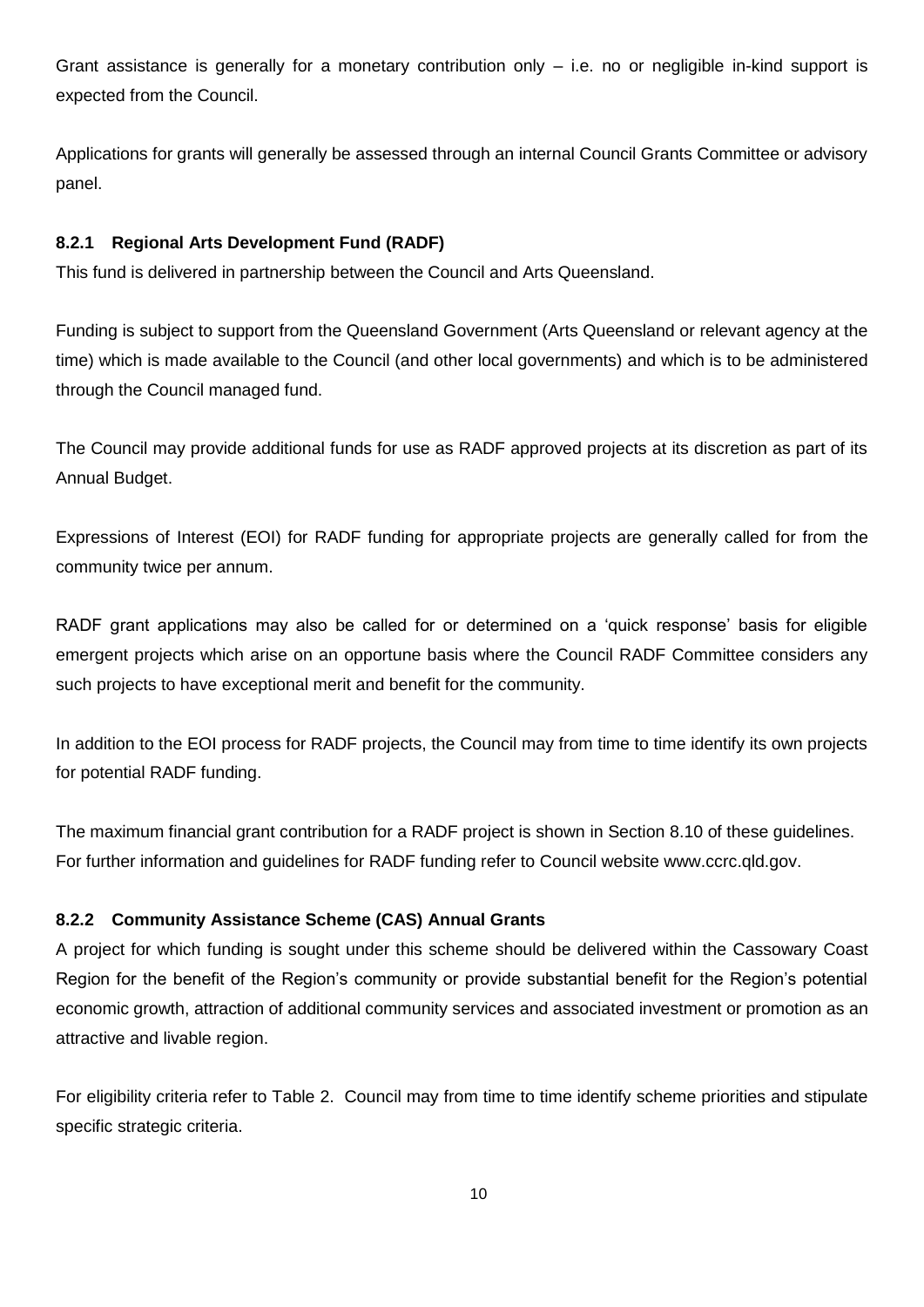Applicants for major event funding are not eligible for Community Assistance Scheme annual grant funding as per Section 8.1(b).

### **8.2.3 Youth Assistance Grant**

Apart from representing the Region, this form of grant is also intended to help the personal development of the intended recipient as leader or advocate for the participatory field for which the applicant is seeking support.

For eligibility criteria refer to [Table 2.](#page-13-0) Council may from time to time identify scheme priorities and stipulate specific strategic criteria.

### **8.3 Donations**

Donations are defined as unconditional, voluntary gift of product, service or cash without expectation of return.

The granting, or otherwise, of all eligible donations will be resolved by a decision of the Council during Annual Budget adoption or review formal meetings.

The Council has a number of different types of donations that it may, in principle, support as outlined in the sub-sections below.

### **8.3.1 Cassowary Coast Community Christmas Appeal**

Council raises funds on behalf of community not-for-profit and charitable support organisations to assist families who are experiencing hardship to cope with the added expense of the festive season.

Funds are distributed as donations to eligible community organisations to distribute to people in need that the organisations represent or have access to in accordance with the eligibility criteria in this guideline.

#### **8.3.2 Concessions**

There are a range of concessions that may be available to certain individuals and organisations with respect to regular rates and fees and charges for Council services. These must be negotiated separately with Council and are not dealt with by these guidelines.

### **8.4 Letters of support**

The Council recognises that external opportunities for funding from different levels of government and other organisations can arise at varying times during the year and that such opportunities may have restricted periods during which applications from interested organisations and individuals can be lodged.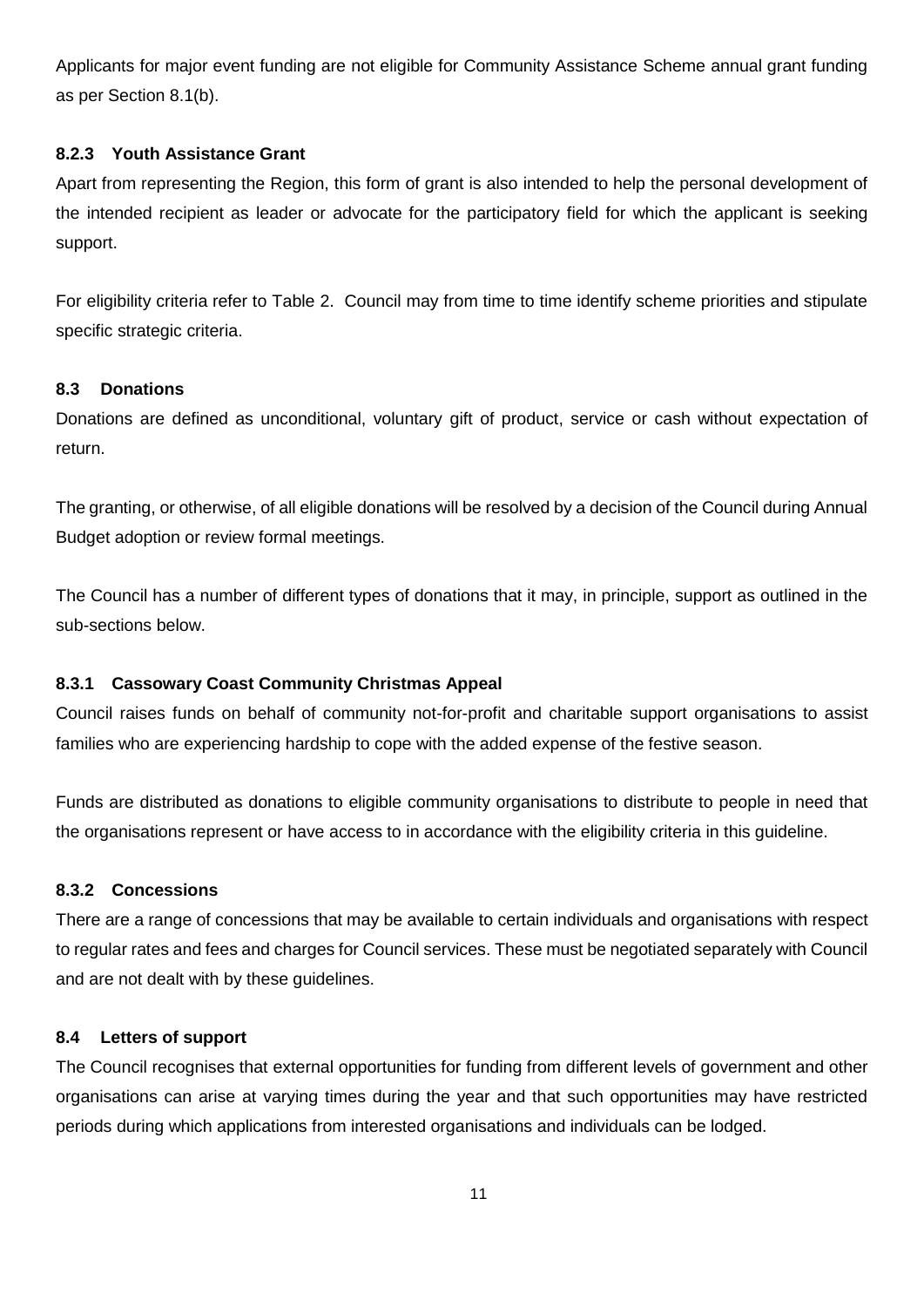Community projects that require the use of Council owned or managed community assets may require inprinciple support from the Council to obtain external funding support.

Community-led projects which require an in-principle letter of support from the Council must demonstrate consistency with the Council's strategic intent for any Council owned or managed asset that is proposed to be used as part of the intended application for external funding as contained in the Council's adopted strategies and plans.

A project requesting a letter of support must not be one for which the Council is required to provide ongoing additional financial or in-kind support (e.g. cleaning and maintenance or other operations) unless first agreed to by the Council.

Projects requiring a letter of support should be consistent with existing or planned Council maintenance and longer term asset management plans as adopted by Council.

The Council is not obliged to support any project for external financial or other support that is inconsistent with the intent, principles or other requirements of these guidelines, the Council's existing or anticipated works and strategic management plans or for financial management reasons.

A letter of support provided by the Council does not imply the granting of any approvals of any kind, that the project may proceed without necessary approvals or that the Council will be obliged in any way to alter any of its agreed works, maintenance or other plans due to funding approval by an external funder.

Responses to requests for letters of support will generally be dealt with in accordance with the Council's agreed administrative processes for correspondence and customer requests.

Application requests for letters of support should generally be provided to the Council at least 4 weeks in advance of the time required for the lodgment with any external funding provider.

### <span id="page-11-0"></span>**8.5 Specific strategic eligibility criteria**

The Council may, from time to time require specific strategic eligibility criteria that will apply in addition to the general criteria referred to in these guidelines.

Specific strategic eligibility criteria that may apply will be defined through a separate resolution of the Council which may be included during its consideration of any new or reviewed Operational Plan or other significant corporate strategic planning decision.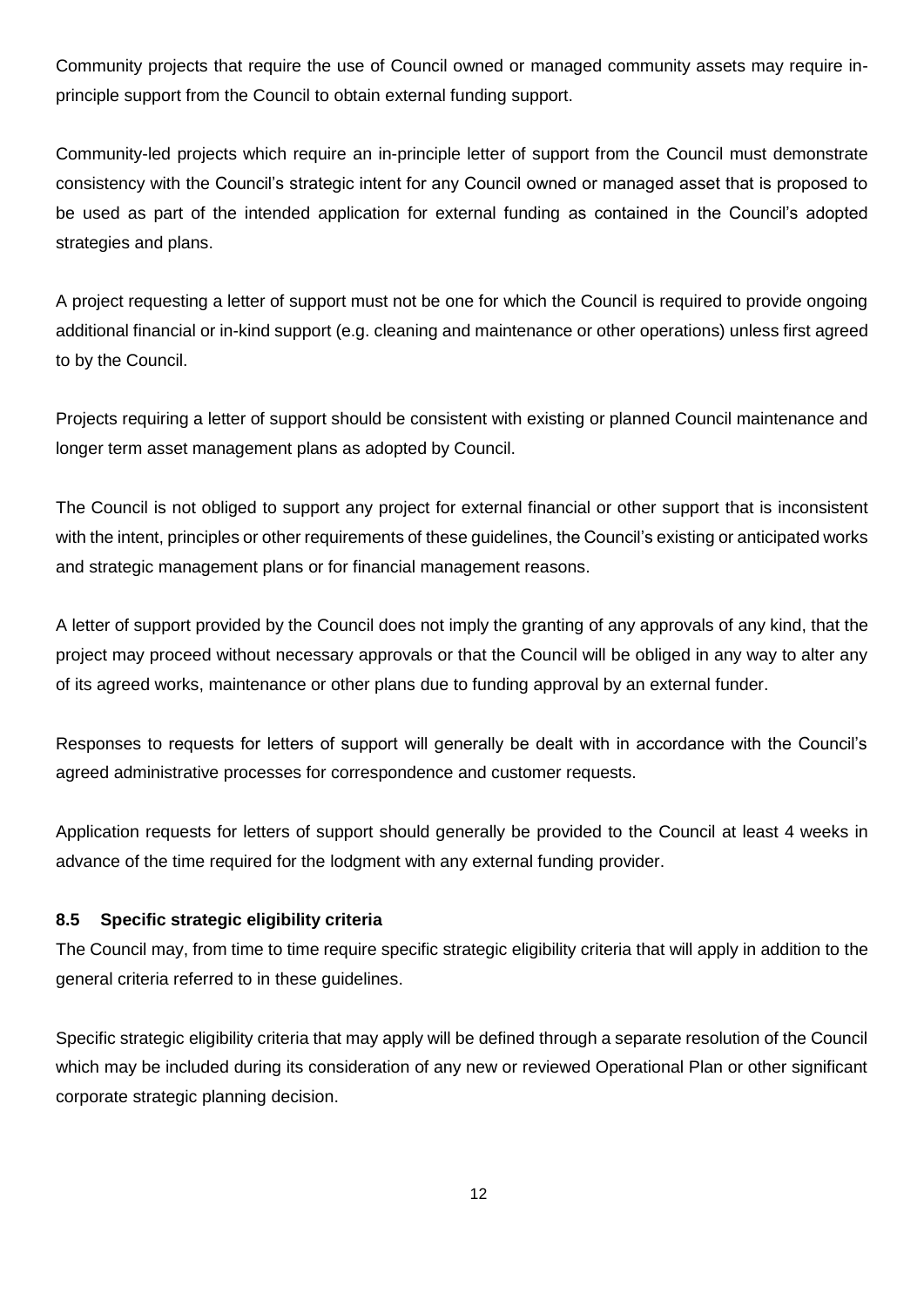Specific strategic eligibility criteria are intended to be considered in conjunction with the general indicative eligibility criteria and are not intended to be of 'over-riding' importance to those that are referred to in [Table 2](#page-13-0) of this Guideline.

Organisations and projects or proposals that will specifically not be regarded as being eligible in principle or otherwise are shown in [Table 3.](#page-19-0)

# **8.6 Announcement of funding assistance rounds**

Indicative timeframes for the announcement of community support assistance, including direct funding, inkind and other support opportunities are shown in [Table 4.](#page-21-0)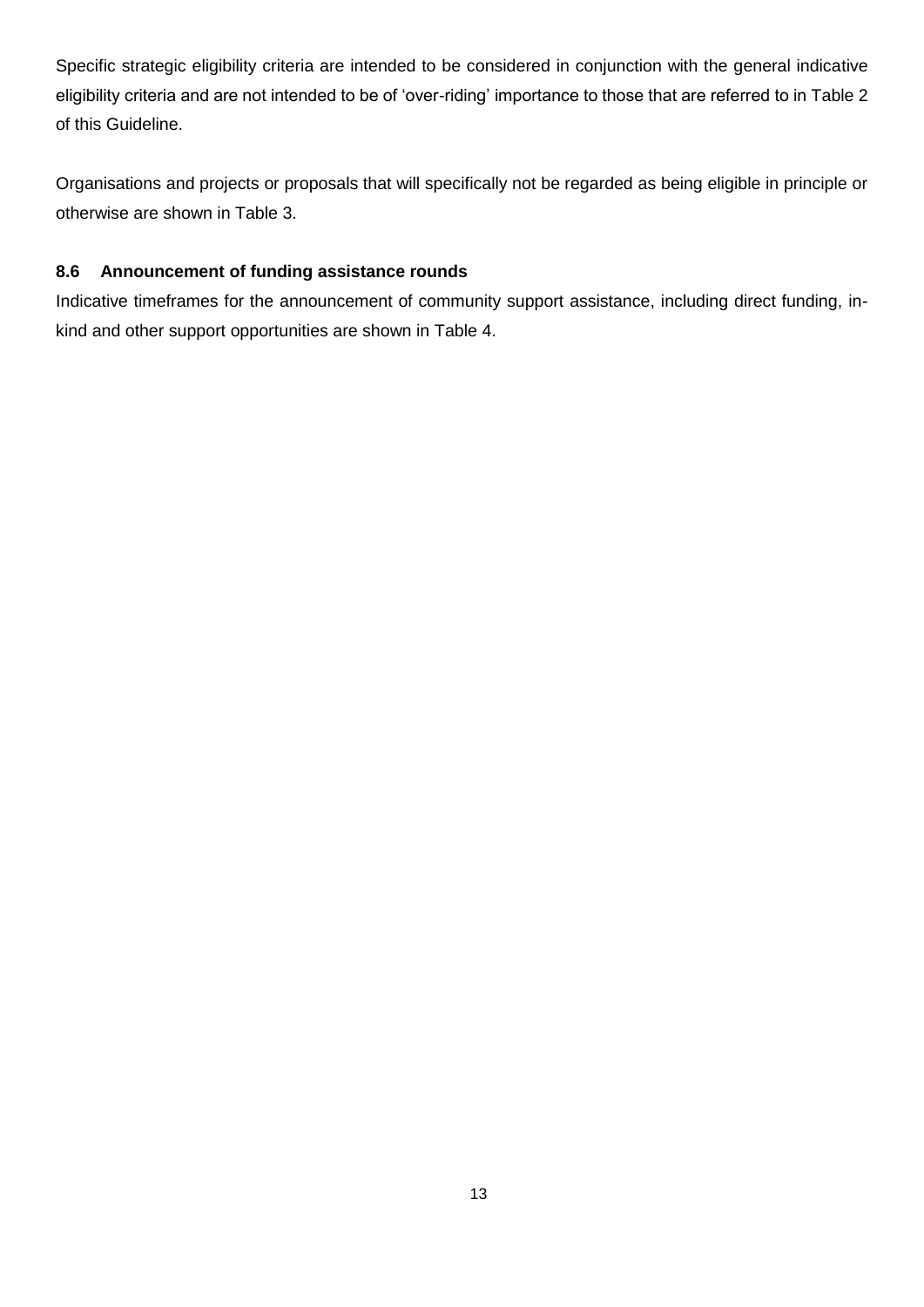|    | <b>General Eligibility Criteria</b>                                                                                                                                                                                                                                                                                                                                                             |              | Sponsorship  |                    | <b>Grants</b> |                                                                               |                  | <b>Donations</b> |                   |                    |
|----|-------------------------------------------------------------------------------------------------------------------------------------------------------------------------------------------------------------------------------------------------------------------------------------------------------------------------------------------------------------------------------------------------|--------------|--------------|--------------------|---------------|-------------------------------------------------------------------------------|------------------|------------------|-------------------|--------------------|
|    |                                                                                                                                                                                                                                                                                                                                                                                                 | Event Major  | Event Minor  | Community Services | <b>RADF</b>   | Community Assistance                                                          | Youth Assistance | Christmas Appeal | General Donations | Letters of Support |
| 1. | Proposed activity must be<br>able to demonstrate that it<br>will<br>enhance<br>create<br>or<br>positive regional community<br>outcomes, including those<br>affecting: social networks,<br>culture and arts including<br>recognition and celebration<br>of<br>cultural<br>diversity,<br>educational<br>development,<br>sporting achievement and<br>environmental<br>awareness<br>and management. |              | ✓            |                    |               |                                                                               |                  |                  |                   |                    |
| 2. | Reduce social isolation or<br>disadvantage and improve<br>community prosperity                                                                                                                                                                                                                                                                                                                  |              | $\checkmark$ | $\checkmark$       | $\checkmark$  |                                                                               |                  |                  |                   |                    |
| 3. | Must be submitted<br>using<br><b>Community Grant</b><br><b>CCRC</b><br>application form                                                                                                                                                                                                                                                                                                         | $\checkmark$ |              |                    |               | $\checkmark$ $\checkmark$ $\checkmark$ $\checkmark$ $\checkmark$ $\checkmark$ |                  |                  | $\checkmark$      |                    |
| 4. | The event must be listed on<br>the Australian Tourism data<br>Warehouse                                                                                                                                                                                                                                                                                                                         |              |              |                    |               |                                                                               |                  |                  |                   |                    |

# <span id="page-13-0"></span>*Table 2: General eligibility criteria for different types of community support assistance*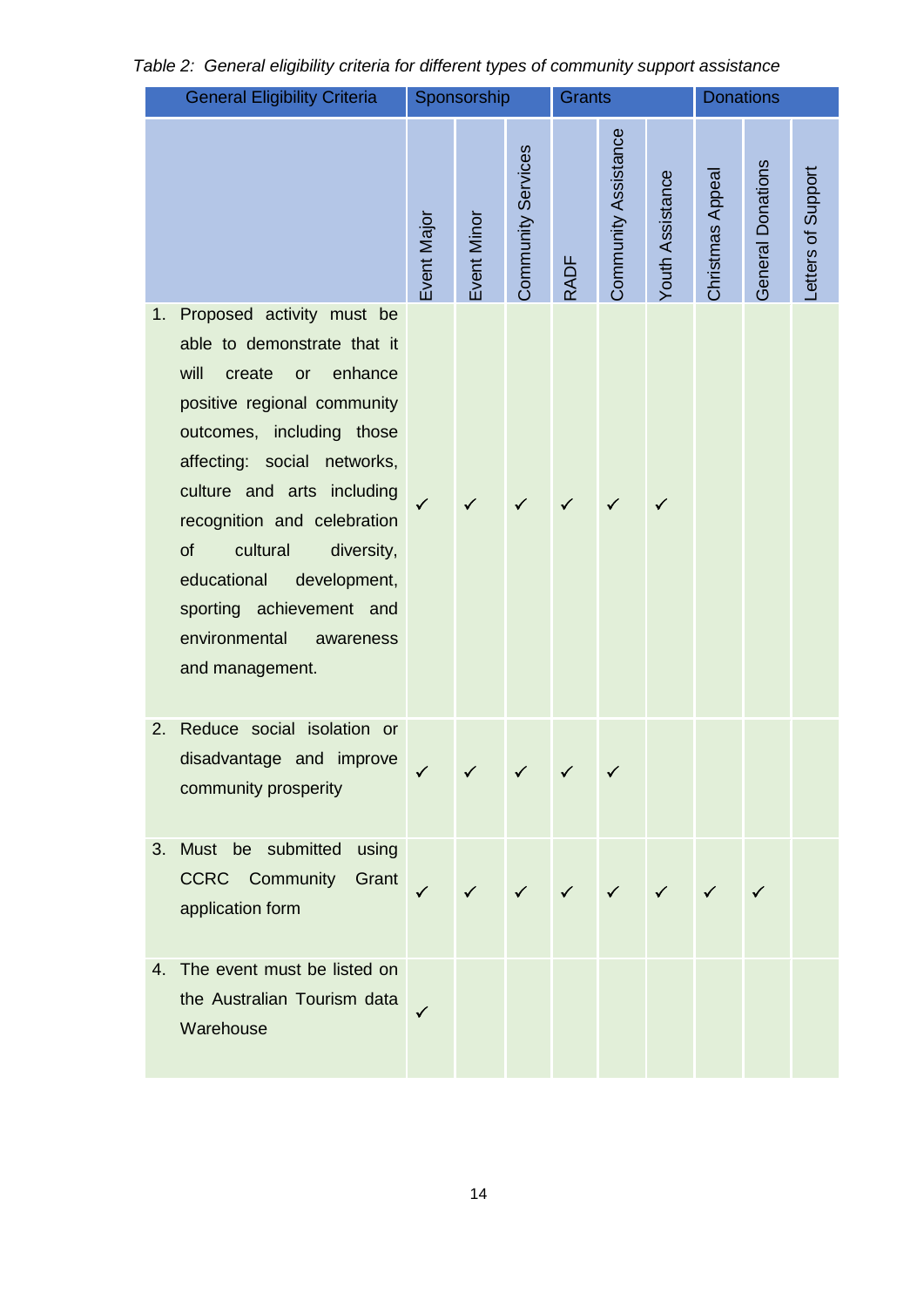|    | <b>General Eligibility Criteria</b>                                                                                                                                                                                                                 |              | Sponsorship  |                    | <b>Grants</b> |                      | <b>Donations</b>          |                 |                   |                    |
|----|-----------------------------------------------------------------------------------------------------------------------------------------------------------------------------------------------------------------------------------------------------|--------------|--------------|--------------------|---------------|----------------------|---------------------------|-----------------|-------------------|--------------------|
|    |                                                                                                                                                                                                                                                     | Event Major  | Event Minor  | Community Services | <b>RADF</b>   | Community Assistance | Youth Assistance          | Christmas Appea | General Donations | Letters of Support |
| 5. | Recipient must be not-for-<br>profit organisation that can<br>demonstrate it is properly<br>constituted, incorporated or<br>sponsored by another not-<br>for-profit<br>incorporated<br>organisation<br>with<br>the<br><b>Cassowary Coast Region</b> | $\checkmark$ |              |                    |               |                      |                           |                 |                   |                    |
| 6. | Recipient<br>organisation<br>or<br>individual must be free of<br>debt with Council or are<br>currently<br>meeting<br>repayments, or not in arrears<br>with an agreed repayment<br>schedule                                                          |              |              |                    |               |                      |                           |                 |                   |                    |
|    | able to demonstrate<br>7. Be<br>financial capacity to support<br>activity or<br>the<br>event,<br>exclusive of any support that √<br>may be offered by the<br>Council                                                                                |              |              |                    |               |                      |                           |                 |                   |                    |
| 8. | Recipient must reside or be<br>within<br>based<br>Cassowary<br><b>Coast Region</b>                                                                                                                                                                  | $\checkmark$ | $\checkmark$ |                    | $\checkmark$  |                      | $\checkmark$ $\checkmark$ |                 |                   |                    |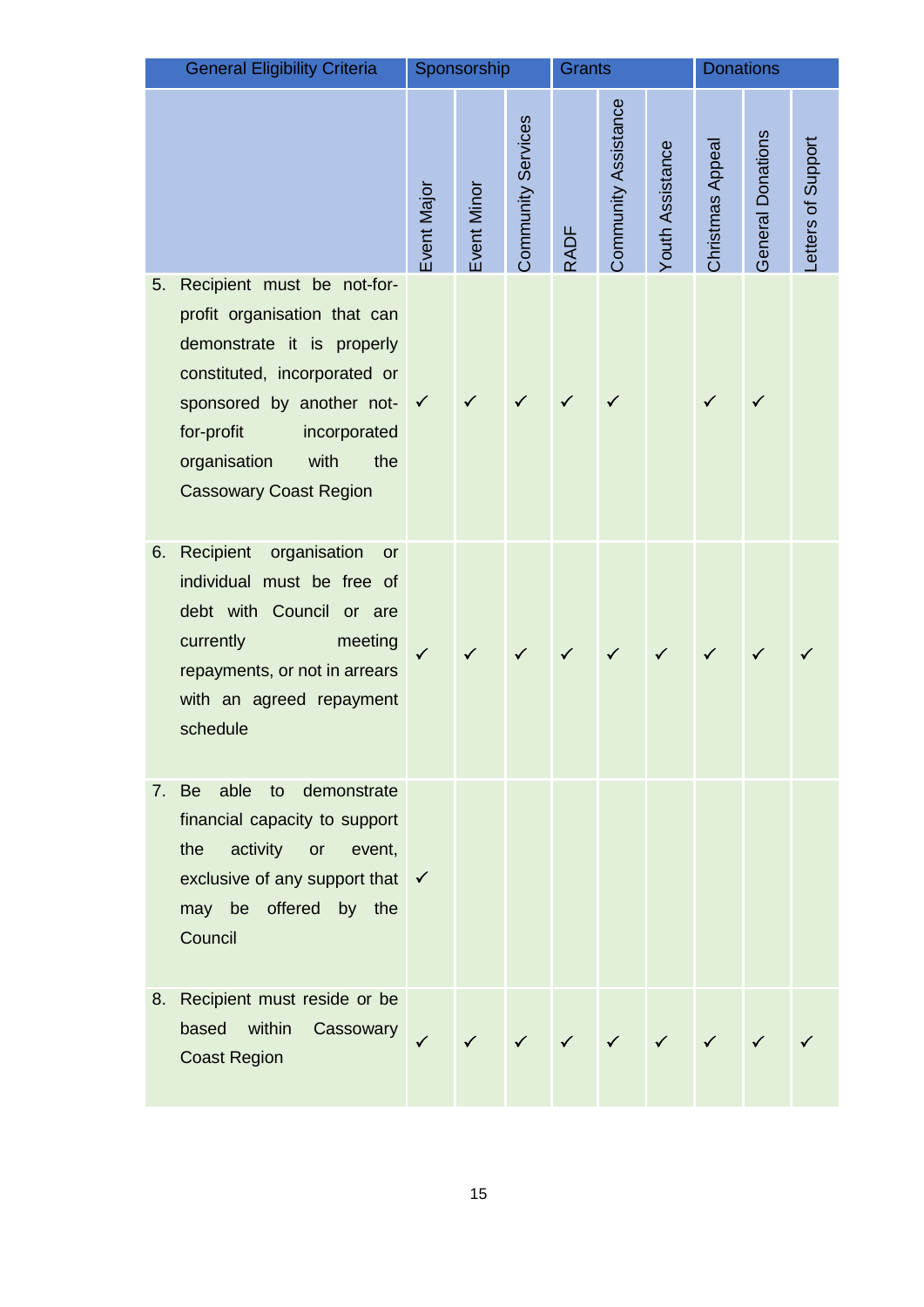|    | <b>General Eligibility Criteria</b>                                                                                                                                                                    |             | Sponsorship  |                    | Grants       |                      | <b>Donations</b> |                 |                   |                    |
|----|--------------------------------------------------------------------------------------------------------------------------------------------------------------------------------------------------------|-------------|--------------|--------------------|--------------|----------------------|------------------|-----------------|-------------------|--------------------|
|    |                                                                                                                                                                                                        | Event Major | Event Minor  | Community Services | <b>RADF</b>  | Community Assistance | Youth Assistance | Christmas Appea | General Donations | Letters of Support |
| 9. | Must be able to demonstrate<br>that recipient is not readily<br>able to fund proposed activity<br>service<br>without<br>the<br><b>or</b><br>assistance of Council                                      |             | ✓            |                    | $\checkmark$ |                      |                  |                 | $\checkmark$      |                    |
|    | 10. Proposed activity must be<br>conducted<br>substantially<br>within the boundaries of the<br>Cassowary Coast Region or<br>provide significant benefit to<br>Region<br>the<br>and<br>its<br>community | ✓           |              |                    |              |                      |                  |                 |                   |                    |
|    | 11. Funding<br>subject<br>to<br>of<br>Funding<br>acceptance<br>Agreement/Confirmation<br>Letter                                                                                                        |             |              |                    | $\checkmark$ |                      |                  |                 |                   |                    |
|    | 12. Funding<br>subject<br>to<br>acceptance of condition of $\checkmark$<br>agreement                                                                                                                   |             | $\checkmark$ | $\checkmark$       | $\checkmark$ |                      |                  |                 |                   |                    |
|    | 13. Must demonstrate that all<br>other necessary approvals<br>place<br>are<br>in<br>or<br>can<br>reasonably be obtained prior $\checkmark$<br>to when the activity or project<br>is to take place      |             | $\checkmark$ |                    |              |                      |                  |                 |                   |                    |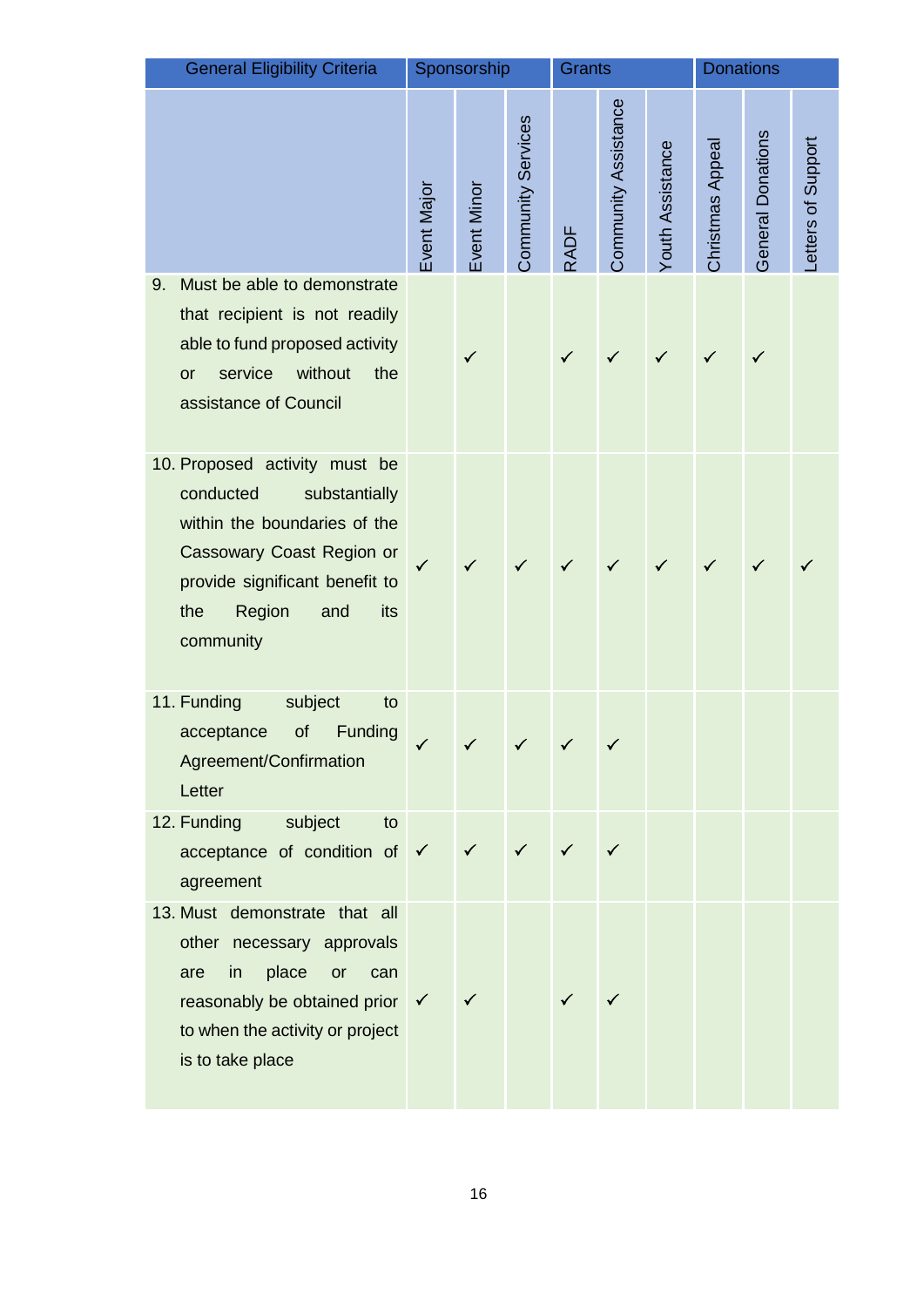| <b>General Eligibility Criteria</b>                                                                                                                                                                                                               |             | Sponsorship |                    | <b>Grants</b> |                      |                         | <b>Donations</b> |                   |                   |
|---------------------------------------------------------------------------------------------------------------------------------------------------------------------------------------------------------------------------------------------------|-------------|-------------|--------------------|---------------|----------------------|-------------------------|------------------|-------------------|-------------------|
|                                                                                                                                                                                                                                                   | Event Major | Event Minor | Community Services | <b>RADF</b>   | Community Assistance | <b>Youth Assistance</b> | Christmas Appeal | General Donations | etters of Support |
| 14. Able to demonstrate that the<br>proposed activity does not<br>promote gambling, smoking<br>and/or consumption of other<br>addictive substances                                                                                                | ✓           |             |                    |               |                      |                         |                  |                   |                   |
| 15. Able<br>to<br>demonstrate<br>the<br>proposed activity does not<br>conflict with other legislation                                                                                                                                             |             |             |                    |               |                      |                         |                  |                   |                   |
| 16. Activity or project begins<br>after the<br>sponsorship or<br>agreement<br>grant<br>date<br>and<br>commencement<br>require<br>does<br>not<br>retrospective, recurrent or<br>ongoing funding or in-kind<br>support                              |             |             |                    |               |                      |                         |                  |                   |                   |
| 17. Any<br>previous<br>community<br>support funding by Council to<br>the recipient have been<br>assessed as achieving the<br>objectives of the support and $\checkmark$<br>the benefits of the support<br>have<br>been<br>effectively<br>realised |             |             |                    |               |                      |                         |                  |                   |                   |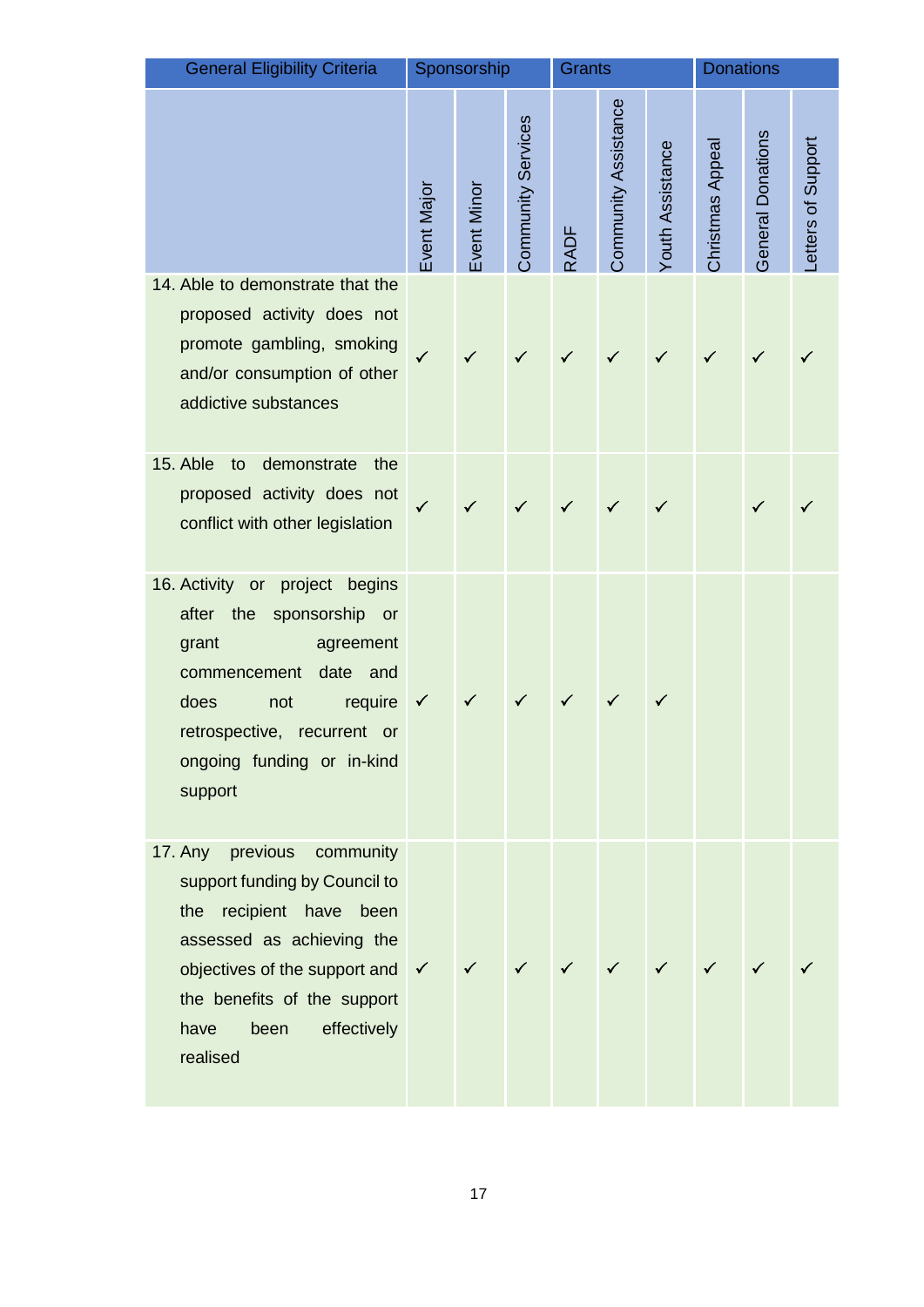| <b>General Eligibility Criteria</b>                                                                                                                                                                          |             | Sponsorship |                    | <b>Grants</b> |                      |                  | <b>Donations</b> |                   |                   |
|--------------------------------------------------------------------------------------------------------------------------------------------------------------------------------------------------------------|-------------|-------------|--------------------|---------------|----------------------|------------------|------------------|-------------------|-------------------|
|                                                                                                                                                                                                              | Event Major | Event Minor | Community Services | <b>RADF</b>   | Community Assistance | Youth Assistance | Christmas Appeal | General Donations | etters of Support |
| 18. Applicant<br>has<br>appropriate<br>insurance coverage for the<br>activity or project <sup>(1)</sup>                                                                                                      |             |             |                    |               |                      |                  |                  |                   |                   |
| 19. Activity or project is aligned<br>with the Council's brand and<br>delivers<br>positive<br>on<br>reputational benefits for the<br>Region                                                                  |             |             |                    |               |                      |                  |                  | ✓                 |                   |
| 20. Activity or project has been<br>assessed for potential risks<br>and<br>risk<br>management<br>strategies against Council's<br>risk management criteria and<br>included<br>in<br>the<br>are<br>application |             |             |                    |               | $\checkmark$         |                  |                  |                   |                   |
| 21. The activity or project does<br>not duplicate existing Council<br>services,<br>programs<br><b>or</b><br>projects                                                                                         |             |             |                    |               |                      |                  |                  |                   |                   |
| 22. The activity or project is not<br>seeking or has not gained<br>other financial or in-kind<br>Council community support<br>assistance <sup>(2)</sup>                                                      |             |             |                    |               |                      |                  |                  |                   |                   |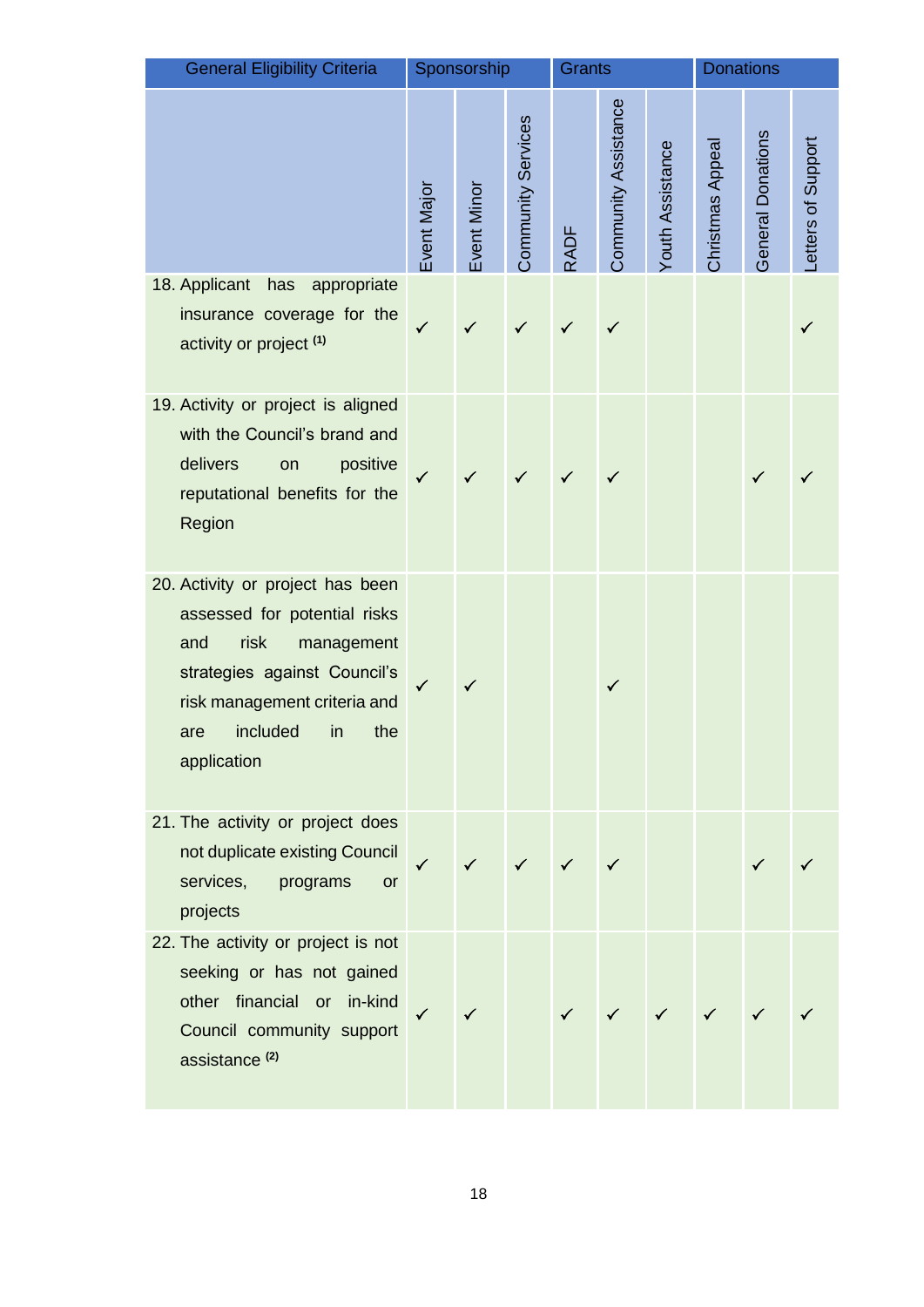| <b>General Eligibility Criteria</b>                                                                                                                            |              | Sponsorship |                    | <b>Grants</b> |                      |                         | <b>Donations</b>        |                   |                    |
|----------------------------------------------------------------------------------------------------------------------------------------------------------------|--------------|-------------|--------------------|---------------|----------------------|-------------------------|-------------------------|-------------------|--------------------|
|                                                                                                                                                                | Event Major  | Event Minor | Community Services | <b>RADF</b>   | Community Assistance | <b>Youth Assistance</b> | <b>Christmas Appeal</b> | General Donations | Letters of Support |
| 23. Provide event statistics and<br>information to Council both<br>as part of the application and<br>following the completion of<br>the event                  | ✓            | ✓           |                    | ✓             |                      |                         |                         |                   |                    |
| 24. Assistance<br>for<br>be<br>can<br>individuals or teams                                                                                                     |              |             |                    |               |                      | $\checkmark$            |                         | ✓                 |                    |
| 25. The event<br>must be well<br>established and have been<br>within<br>carried<br>the<br>out<br><b>Cassowary Coast Region for</b><br>a minimum of three years | $\checkmark$ |             |                    |               |                      |                         |                         |                   |                    |

# **Note:**

- (1) The need for insurance may vary with the type of activity or project and the land on which it is to take place (e.g. private versus public – Council – land). Applicants should indicate what insurance they have and/or clarify/negotiate this need further with Council.
- (2) Applicants are able to submit applications for substantially different proposed activities or projects.
- (3) Where eligibility is not specifically indicated for a criterion, some consideration of related issues may still apply depending on the circumstances. The Council will notify applicants accordingly.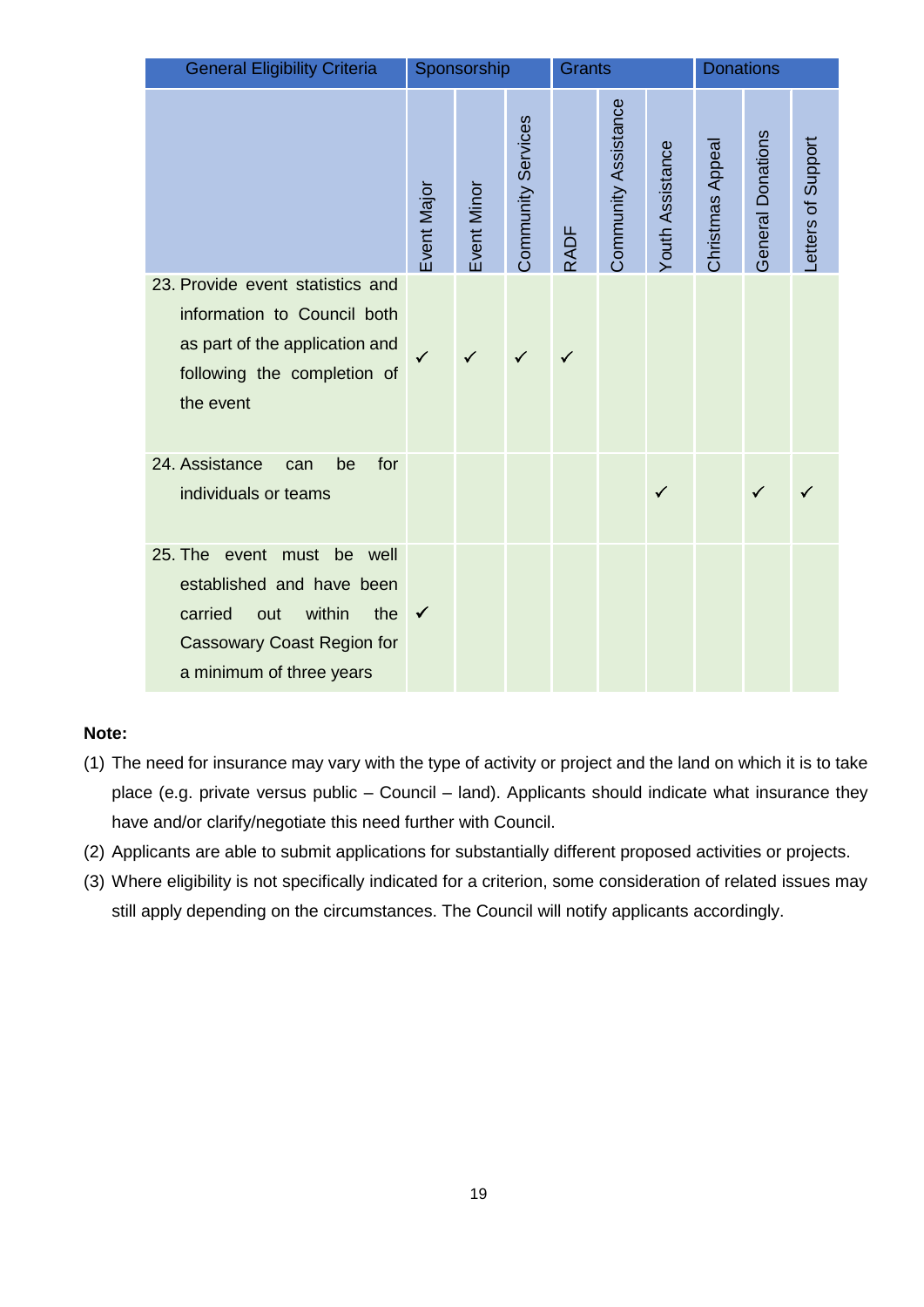# <span id="page-19-0"></span>*Table 3 Ineligibility criteria for certain organisations and projects*

| The following organisations are not eligible:                                                                                          |
|----------------------------------------------------------------------------------------------------------------------------------------|
| Government or semi-government organisations such as hospitals, aged<br>$\bullet$<br>care facilities                                    |
| Public and private educational institutions (primary, secondary, tertiary and<br>$\bullet$<br>independent)                             |
| Improvements on EQ and Independent school facilities<br>(primary,<br>$\bullet$<br>secondary, tertiary and independent)                 |
| Unions and student guilds<br>$\bullet$                                                                                                 |
| Community churches (for capital works only, which includes extensions,<br>$\bullet$<br>landscaping, building maintenance and the like) |
| Research foundations and trusts<br>$\bullet$                                                                                           |
| <b>Professional associations</b><br>$\bullet$                                                                                          |
| Any organisation or applicant that generates significant income from<br>$\bullet$<br>gaming machines                                   |
| Organisations registered as a company limited by shares.<br>$\bullet$                                                                  |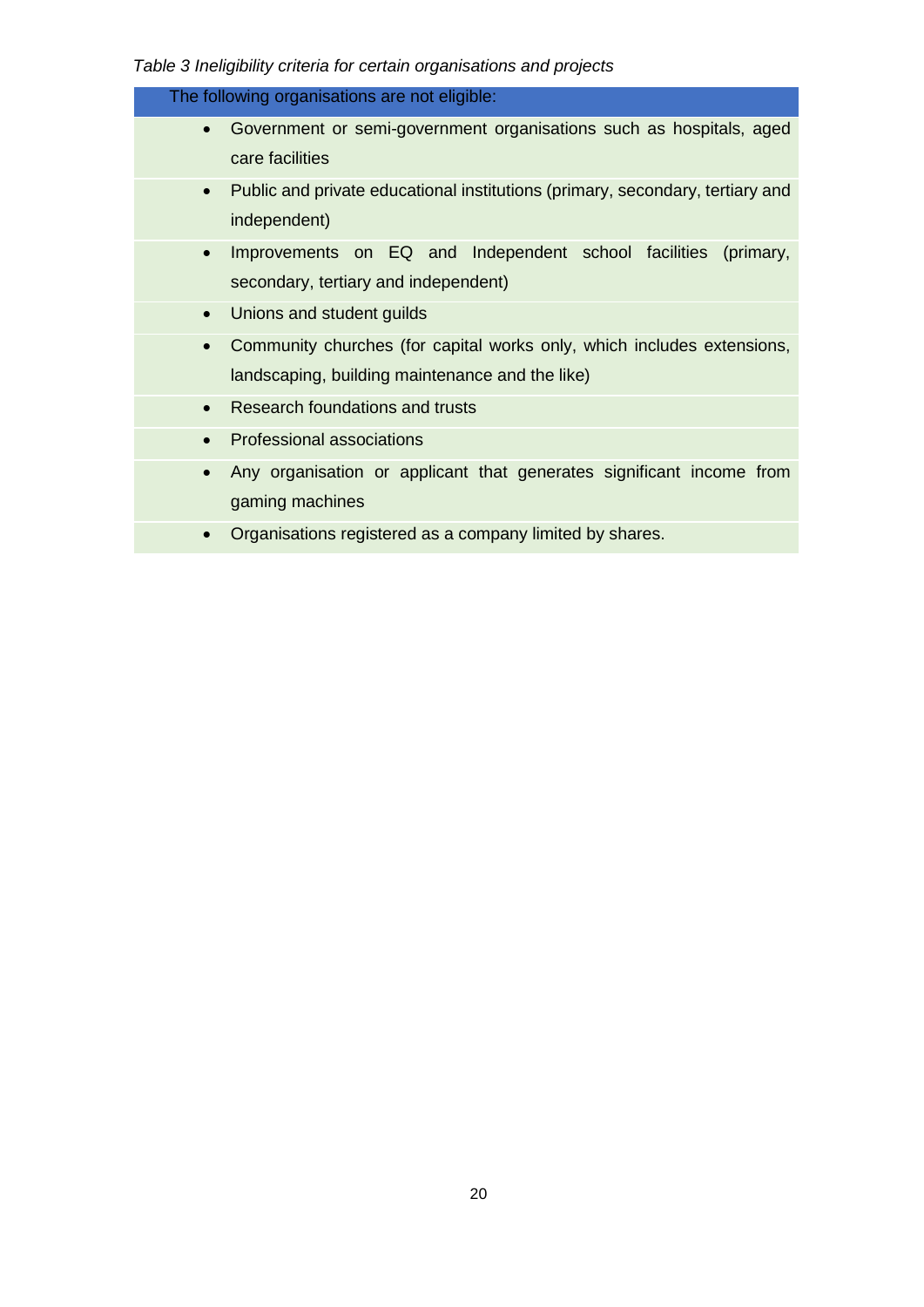|           | The following will not be considered appropriate for Council funding where:       |
|-----------|-----------------------------------------------------------------------------------|
| $\bullet$ | The applicant has submitted an incomplete application                             |
| $\bullet$ | The project, event or activity is run for a commercial purpose                    |
| $\bullet$ | The project, event or activity is principally the responsibility of other funding |
|           | agencies such as state and/or federal government departments.                     |
| $\bullet$ | The proposal seeks to top up an existing or un-acquitted funding or is for a      |
|           | project which has already commenced or been completed                             |
| $\bullet$ | The application is for the repayment of a current debt                            |
| $\bullet$ | The application is to fund on-going recurrent expenses ie rent, rates,            |
|           | wages, admin costs, insurance, license renewals, registration fees and the        |
|           | like                                                                              |
| $\bullet$ | The application is to fund items such as uniforms, promotional t-shirts,          |
|           | workplace health & safety uniforms and the like                                   |
| $\bullet$ | The application is to fund merchandise, catering, hospitality, food and           |
|           | beverages and the like                                                            |
| $\bullet$ | The application is to purchase machinery or equipment eg lawn mower,              |
|           | computers, office equipment and the like                                          |
| $\bullet$ | The application is to fund promotional merchandise, prizes, raffles or            |
|           | trophies                                                                          |
| $\bullet$ | The application is for training courses such as first aid and coaching            |
|           | development                                                                       |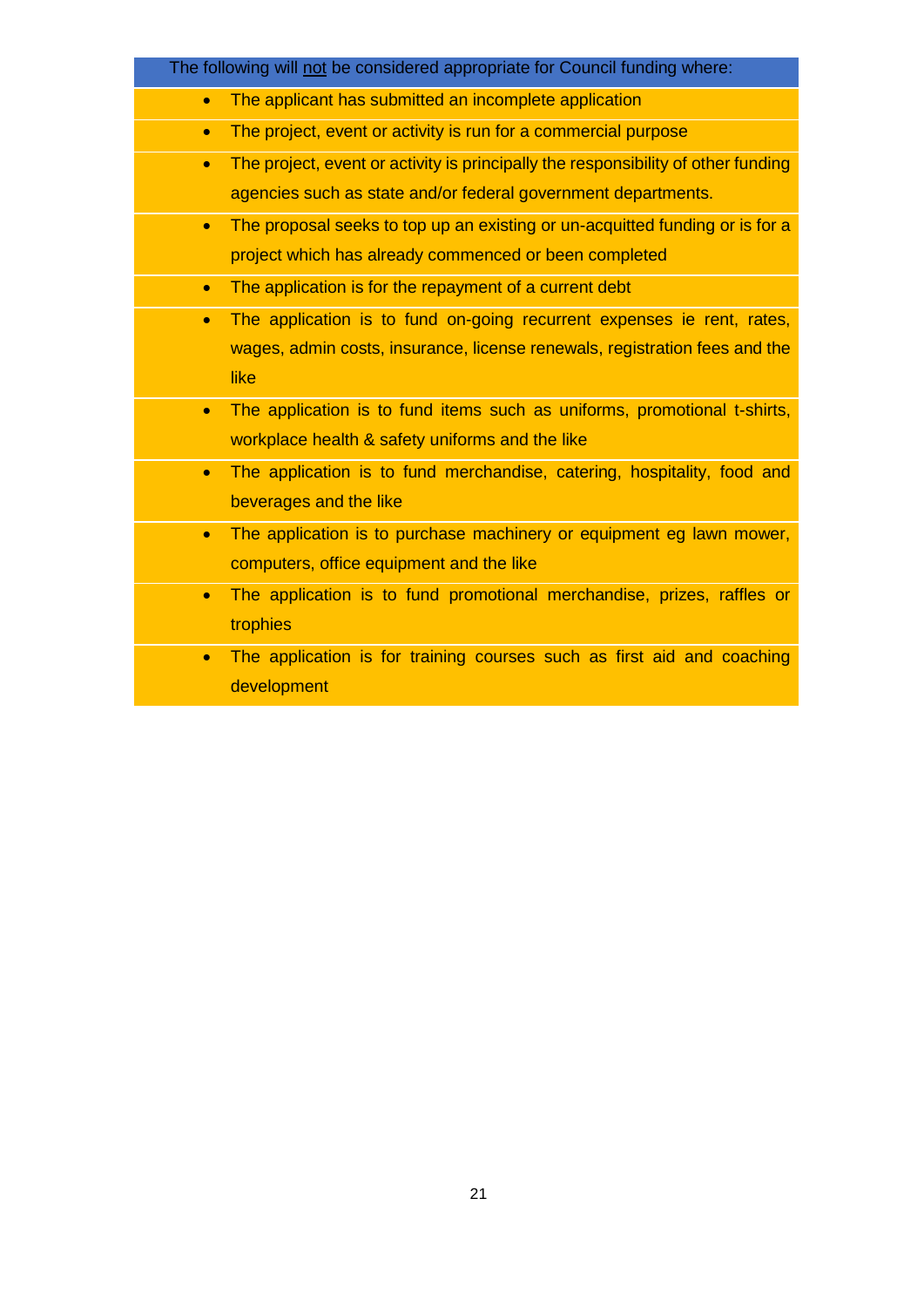<span id="page-21-0"></span>

| Table 4: Indicative community funding, in-kind and other support announcement opportunities |  |  |  |
|---------------------------------------------------------------------------------------------|--|--|--|
|                                                                                             |  |  |  |

| Community support category/type                                              | <b>Indicative Timeframe</b>                                                                                                                                    |  |
|------------------------------------------------------------------------------|----------------------------------------------------------------------------------------------------------------------------------------------------------------|--|
| Sponsorship                                                                  |                                                                                                                                                                |  |
| Major event<br>a)                                                            | March and October annually;<br>Council may seek further<br>expressions of interest during the<br><b>Financial Year Mid-Year Review</b><br>of its Annual Budget |  |
| Minor event<br>b)                                                            | On-going annually                                                                                                                                              |  |
| <b>Community Services</b><br>$\mathsf{c}$ )                                  | Annually                                                                                                                                                       |  |
| <b>Grants</b>                                                                |                                                                                                                                                                |  |
| <b>RADF</b><br>a)                                                            | March and October annually;<br>RADF projects may also be dealt<br>with on a "quick response" basis<br>for emergent projects of<br>exceptional merit            |  |
| b)<br><b>RADF Quick Response</b>                                             | Ongoing annually until the Annual<br>Budget allocation has been<br>expended                                                                                    |  |
| <b>Community Assistance Scheme</b><br>$\mathsf{c}$ )<br><b>Annual Grants</b> | July/August                                                                                                                                                    |  |
| Youth Assistance<br>d)                                                       | Ongoing annually until the Annual<br><b>Budget allocation has been</b><br>expended                                                                             |  |
| Donations and subsidies                                                      |                                                                                                                                                                |  |
| Christmas Appeal (Monetary)<br>a)                                            | September leading to forthcoming<br>Christmas                                                                                                                  |  |
| Donation (Monetary)<br>b)                                                    | Ongoing annually until the Annual<br>Budget allocation has been<br>expended                                                                                    |  |
| Letters of support                                                           | As required - ongoing annually                                                                                                                                 |  |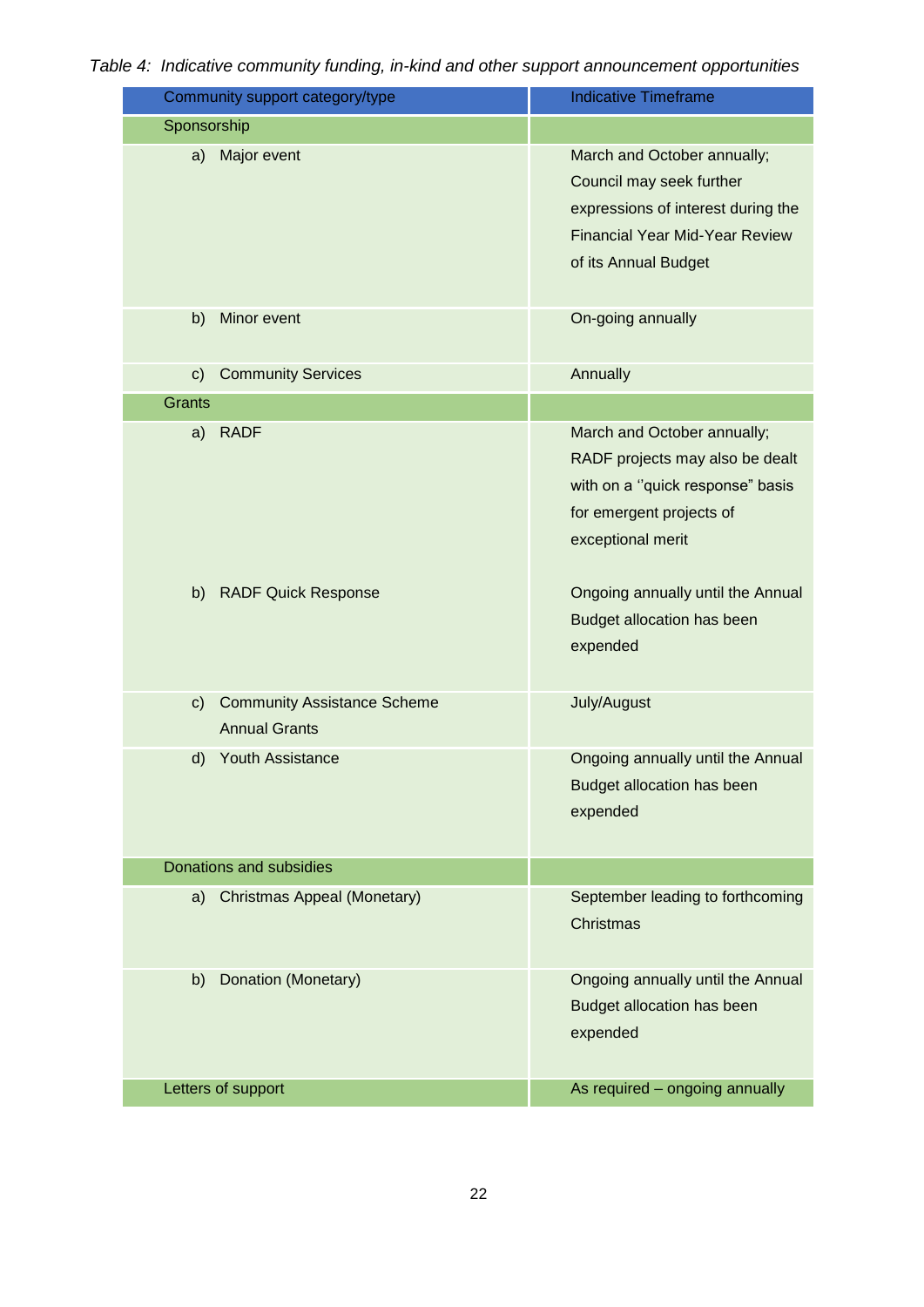### **Note:**

- 1) Specific dates should be obtained from Council's webpage for any given year.
- 2) Where assistance opportunities are announced only once annually, the Council may consider further announcements where fund allocations have not been fully committed.
- 3) "Ongoing" means that no specific announcements seeking applications from interested parties are made other than notification on the Council's webpage. Although applications may be received at any time, such applications may only be determined periodically when the Annual Budget is being considered by the Council – e.g. during quarterly or half yearly Annual Budget reviews.

The Council will make appropriate announcements calling for applications for community support assistance within local newspapers, its webpage or social media platforms (e.g. Council Facebook page).

The Council may determine revised periods during which an application can be received at any time.

Specific timeframes may vary year to year and will be separately determined by Council and announced on its webpage and social media platforms.

### **8.7 Application processes**

All applications for community support assistance must be made in writing using the Council's standard Community Grant Application form.

Council's Community Assistance Application form is able to be downloaded from the Council's website.

The completed Community Grant application can be emailed or it can be delivered or mailed directly to the Council in hard copy format.

Sufficient time must be provided for Council to receive an application if it is to be mailed or delivered directly to the Council's offices.

Applicants are generally not to expect Councillors or Council staff to act on their behalf to prepare or lodge an application.

Late applications will not be considered.

Staff can be approached at any time to discuss requirements for applications both during and outside of the application periods.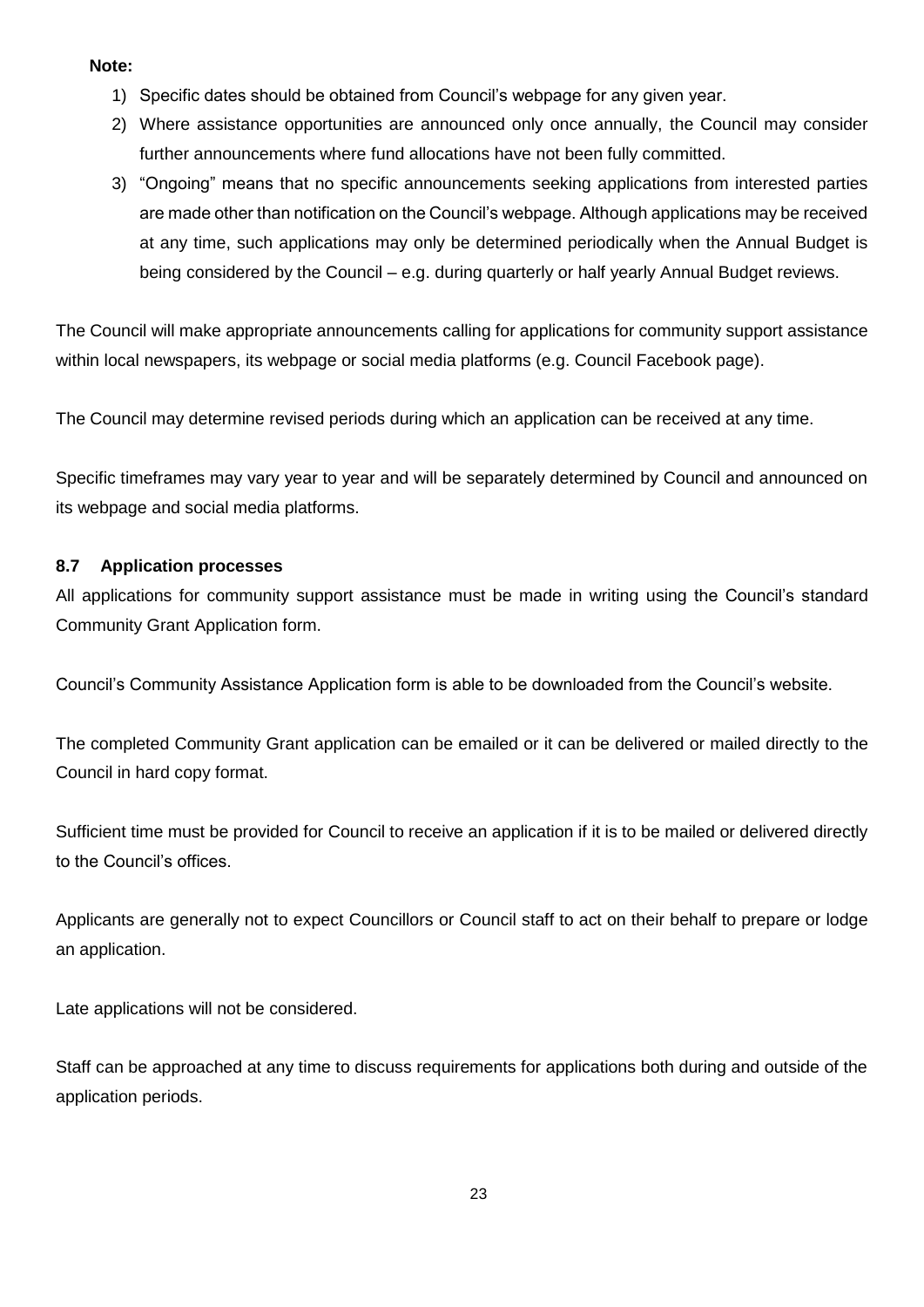Council acknowledgement of received applications will be in accordance with the Council's administrative processes for dealing with general correspondence and customer requests.

# **8.8 Decision making process for community support requests**

### **8.8.1 General processes**

Decisions regarding whether an application for community funding or in-kind assistance, received by the Council, will generally be made and notified to an applicant in accordance with the decision making matrix shown in Table 1 of the Policy.

The Council reserves the right to further negotiate with any applicant to clarify any aspects of an application or any proposed terms of approved assistance.

The Council reserves the right to discuss any application made to it for any form of community support assistance with any external agency that may be affected by or have an influence on the proposal that is the subject of the application to the Council in accordance with the Information Privacy laws referred to in Section [5](#page-0-0) of this Guideline.

The Council will generally not discuss or disclose any aspects of an application that may be of a specific nature as referred to in the Information Privacy or other legislation that precludes such information from disclosure.

Decisions will be conveyed to all applicants of properly made applications in writing in accordance with the Council's administrative policy for responding to correspondence and customer requests.

### **8.8.2 Lobbying of Councillors, staff or committee members**

Lobbying of any Councillors, staff or members of committees or members of other groups established by the Council to assist in the assessment of and making of recommendations regarding any applications for community support assistance is expressly prohibited.

The Council may reject or refuse any application that has been the subject of any lobbying as determined by the Council.

The provision of any additional supporting information including requested presentations by the Council, including any committees or working groups established by the Council is not regarded as lobbying.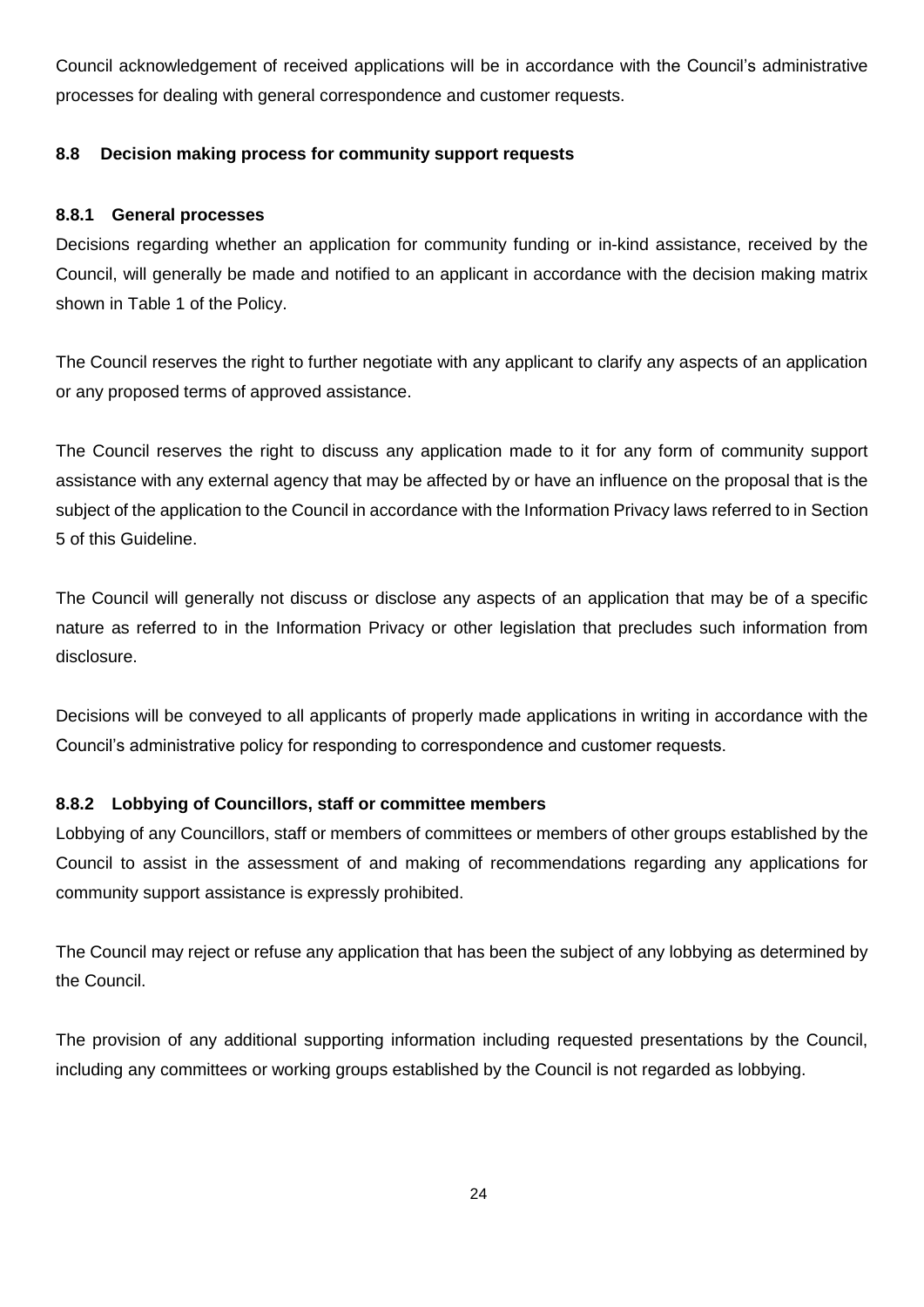# **8.8.3 Council discretion to determine appropriateness of community support category**

Notwithstanding the type of community support assistance that is requested by an applicant, the Council may determine that the type requested is inappropriate and that an alternative or no category of community support is more appropriate.

Decisions regarding appropriateness or otherwise about the category of support being applied for will generally be made under delegation by the Council and does not require a formal Council resolution.

Where the Council determines a change of category or no category should apply to an application for community support, the Council will inform the applicant of its decision within its adopted administrative policies and processes for correspondence responses.

# **8.9 Annual Budget support**

Council's capacity to provide non-recurrent financial and in-kind assistance will be determined annually as part of the Council's Annual Budget deliberation processes and adopted in its Annual Budget.

The Council may also amend its financial and in-kind assistance through further formal resolutions – usually as a part of its periodic review of its Annual Budget during the Financial Year.

In order to promote transparency and clearly recognise the importance of direct monetary contributions in enabling many community-led initiatives proceeding, the Council's Annual Budget will for each type of event sponsorship, grant and donation referred to in these guidelines identify agreed separate allocations for:

- a) Direct financial contributions
- b) In-kind works and other Council operational activities

An activity or project will only be considered where an allocation for the type of assistance has an allocation available within the Council's adopted Annual Budget.

Where an activity is given provisional approval (e.g. towards the end of a Financial Year for a proposed time during the next Financial Year), the activity or project will not be permitted to start until an appropriate financial allocation has been adopted for the Annual Budget for the period the activity or project is intended.

# <span id="page-24-0"></span>**8.10 Annual maximum amounts of financial and in-kind support**

Applicants for in-kind support will be required to seek and, in principle, agree to an estimated cost for in-kind Council services.

Should the application be approved, the recipient will be expected to agree to the stated amount and specified nature of the in-kind support by way of a formal agreement.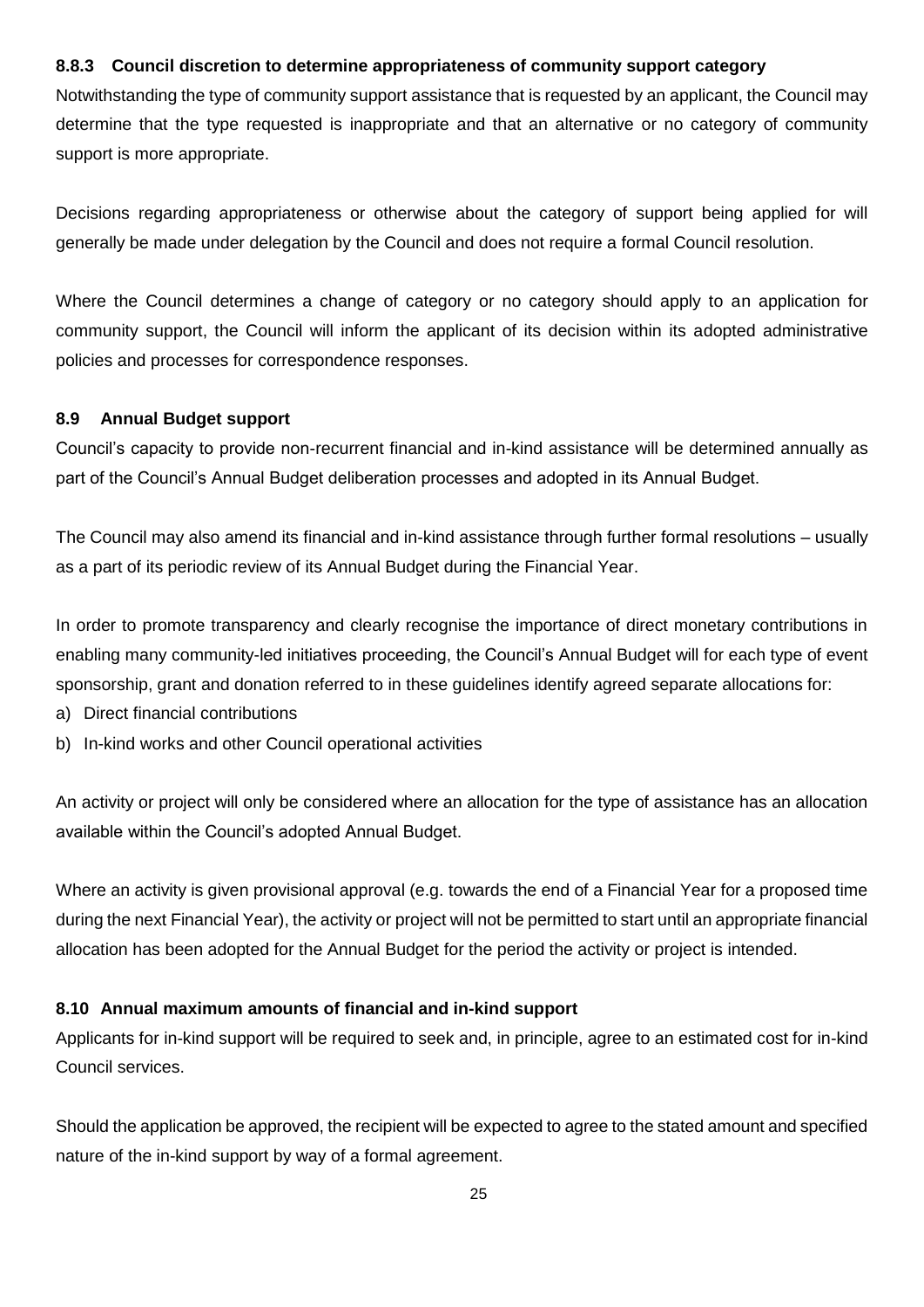The Council will commit to provide the agreed in-kind support irrespective of the actual costs where the recipient does not alter the nature of the event in such a manner that any increased in-kind support is required.

Any increase in the amount of in-kind support that may be required as a result of changes in the nature of an agreed event either through planned or unplanned circumstances by a recipient will not be the responsibility of the Council.

The Council will not be obliged to undertake or provide any additional in-kind work that has not been first agreed.

Any additional work or effort required by a recipient that may or may not incur a monetary cost will be the sole responsibility of the recipient.

The agreed maximum financial value of direct monetary contributions and Council provided in-kind support are adopted as a part of the Council's Annual Budget and can change each Financial Year and shown in

[Table](#page-26-0) 5 of this Guideline unless changed by resolution during a review of the Annual Budget.

The indicative maximum amounts of Council financial and in-kind support are intended to provide the community with clearer guidance regarding the capacity and reasonable contribution that can be expected from Council for organisational and activity planning purposes for any given year and to ensure that funds are equitably distributed with maximised potential for community benefit.

Notwithstanding, the stated maximum levels of benefits stated in Table 5, the Council may through resolution adopt an alternative amount at any stage – usually in conjunction with the review of its Annual Budget for a given Financial Year.

Where the Council has resolved to adopt an alternative maximum amount for any form of community support assistance as referred to in these guidelines, the amount separately by Council will apply.

**Note:** This sub-section is included so that the Council is not required to formally amend and re-advertise the Policy; the Policy will be formally amended, if required, as part of the Council's Annual Budget deliberation processes.

Where the Council has not been able to resolve to put in place any stated maximum amounts for financial and in-kind community support assistance for a new Financial Year, the stated amount in the Policy or any amending resolution for the preceding financial year are deemed to be the applicable amount for that year until resolved to be different by the Council.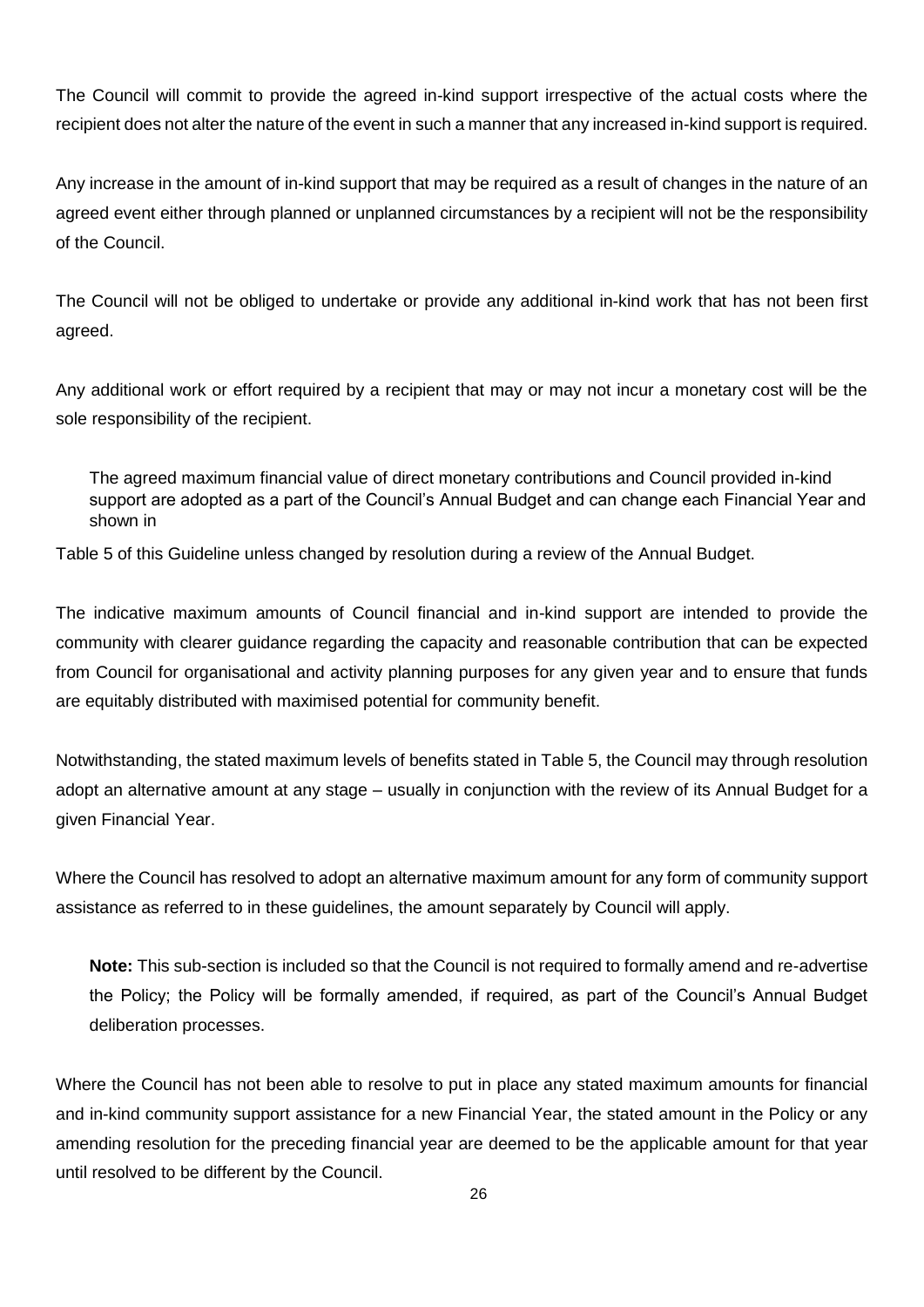<span id="page-26-0"></span>

| Table 5: Maximum financial and in-kind support (2019-2020 Council Annual Budget) |  |
|----------------------------------------------------------------------------------|--|
|----------------------------------------------------------------------------------|--|

| Community              | support                                                          | <b>Maximum</b><br><b>Direct</b>                                                                                                                                                                   | In-Kind<br><b>Maximum</b>   |
|------------------------|------------------------------------------------------------------|---------------------------------------------------------------------------------------------------------------------------------------------------------------------------------------------------|-----------------------------|
| category/type          |                                                                  | <b>Financial Contribution</b>                                                                                                                                                                     | Contribution <sup>(1)</sup> |
| Sponsorship            |                                                                  |                                                                                                                                                                                                   |                             |
| a)                     | Major event                                                      | \$3000                                                                                                                                                                                            | \$7000                      |
| b)                     | Minor event                                                      | N/A                                                                                                                                                                                               | \$750                       |
| c)                     | Community                                                        | \$5000                                                                                                                                                                                            | N/A                         |
|                        | <b>Services</b>                                                  |                                                                                                                                                                                                   |                             |
|                        | <b>Grants</b>                                                    |                                                                                                                                                                                                   |                             |
| a)                     | <b>RADF</b>                                                      | \$5,000 generally; more<br>may be available for<br>exceptional<br>projects<br>which<br>provide<br>can<br>evidence of significant<br>evidence of community<br>collaboration<br>and<br>partnerships | Not applicable              |
| b)                     | <b>RADF</b><br>Quick<br>Response                                 | \$1,000                                                                                                                                                                                           | Not applicable              |
| c)                     | Community<br>Assistance<br><b>Scheme</b><br><b>Annual Grants</b> | \$3,000                                                                                                                                                                                           | Not applicable              |
| d)                     | Youth<br>Assistance                                              | \$500                                                                                                                                                                                             | Not applicable              |
| <b>Donations</b>       |                                                                  |                                                                                                                                                                                                   |                             |
| a) Christmas<br>Appeal |                                                                  | Dependent<br>on<br>community donation                                                                                                                                                             | Not applicable              |
| b) Donations           |                                                                  | \$500                                                                                                                                                                                             | Not applicable              |
| Letters of support     |                                                                  |                                                                                                                                                                                                   | Not applicable              |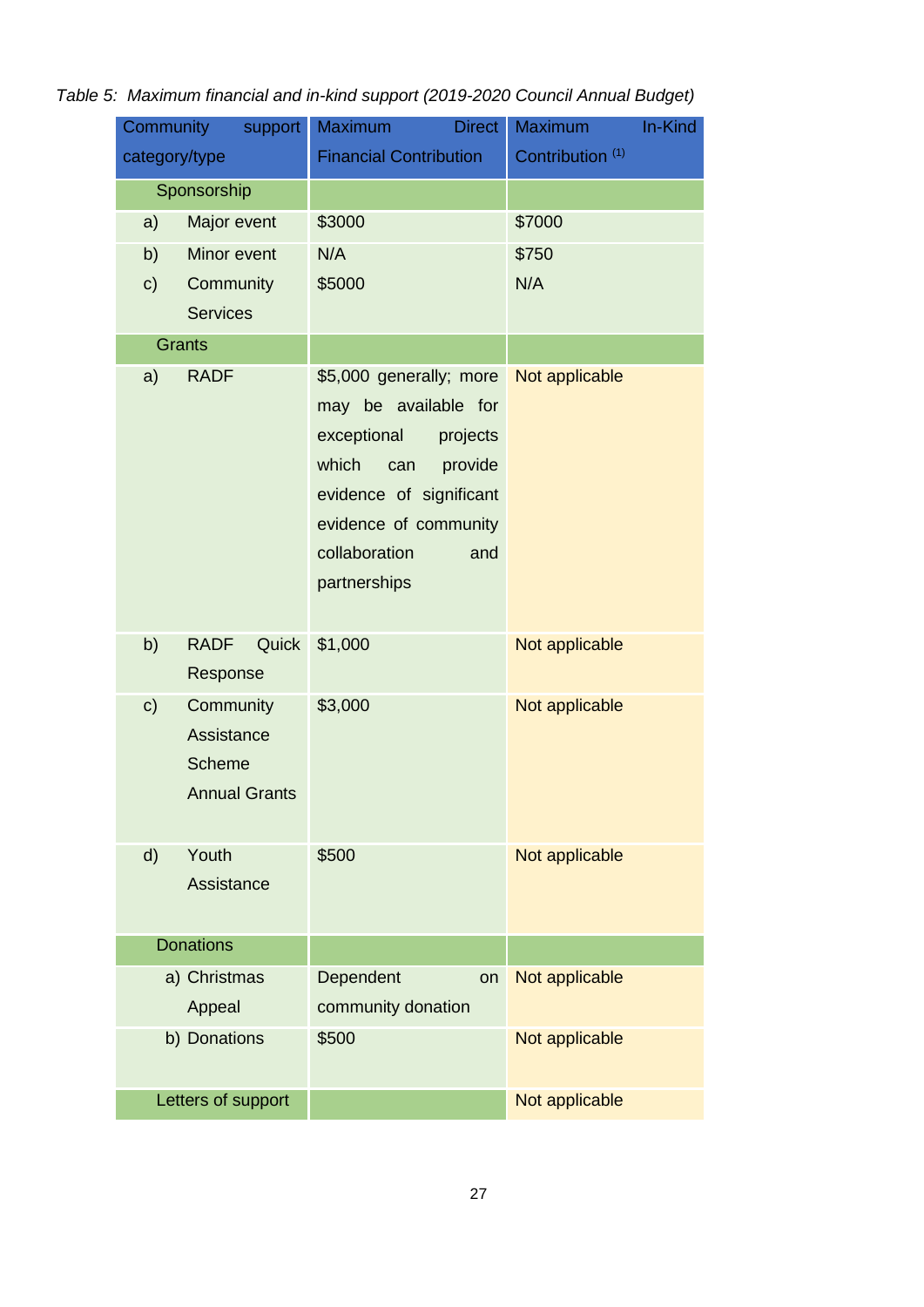### **Note**:

- (1) Estimated monetary value of in-kind contribution must first be determined by Council and agreed to, in principle, by the potential recipient at the application stage before the Council will consider whether an approval should be given. Apart from the estimated monetary value, the Council will also consider any likely impost on its work programs including any likelihood of secondary adverse cost or broader strategic impacts.
- (2) Total Annual Budget pool is the allocated monetary value (\$) for the Financial Year stated in the table caption.

### **8.11 Acquittal**

To ensure Council and recipients comply with relevant legislative requirements and to promote transparency and accountability across the community, all recipients of direct funds for an event sponsorship or grant over the value of \$750 must submit an acquittal on completion of the funded event or activity.

### **8.12 Monitoring**

Council staff are required to effectively monitor projects and activities of funding recipients through actively liaising with organisations and individuals and/or attending events.

Council reserves the right to request recipients of conditional assistance to provide information regarding the progress of a supported project at any time during the project's duration to enable such information to be compiled for reports to the Council or to enable more effectively planning for the further operation of the assistance provided by the Council into the future.

### **9 Reporting and Evaluation Process**

### **9.1 Project assessments**

The Council may prepare a project assessment summary for any given project application which is intended to assist the evaluation of requests against the Policy's eligibility criteria and any specific strategic eligibility criteria that the Council may adopt form time to time.

The Chief Executive Officer or a Director may deem it appropriate for Council to prepare a project evaluation report to summarise the performance of the project against the intended objectives.

A recipient of Council support for which a project evaluation report has been deemed necessary is expected to assist with any reasonable request from the Council to provide information that may assist with the preparation of the report.